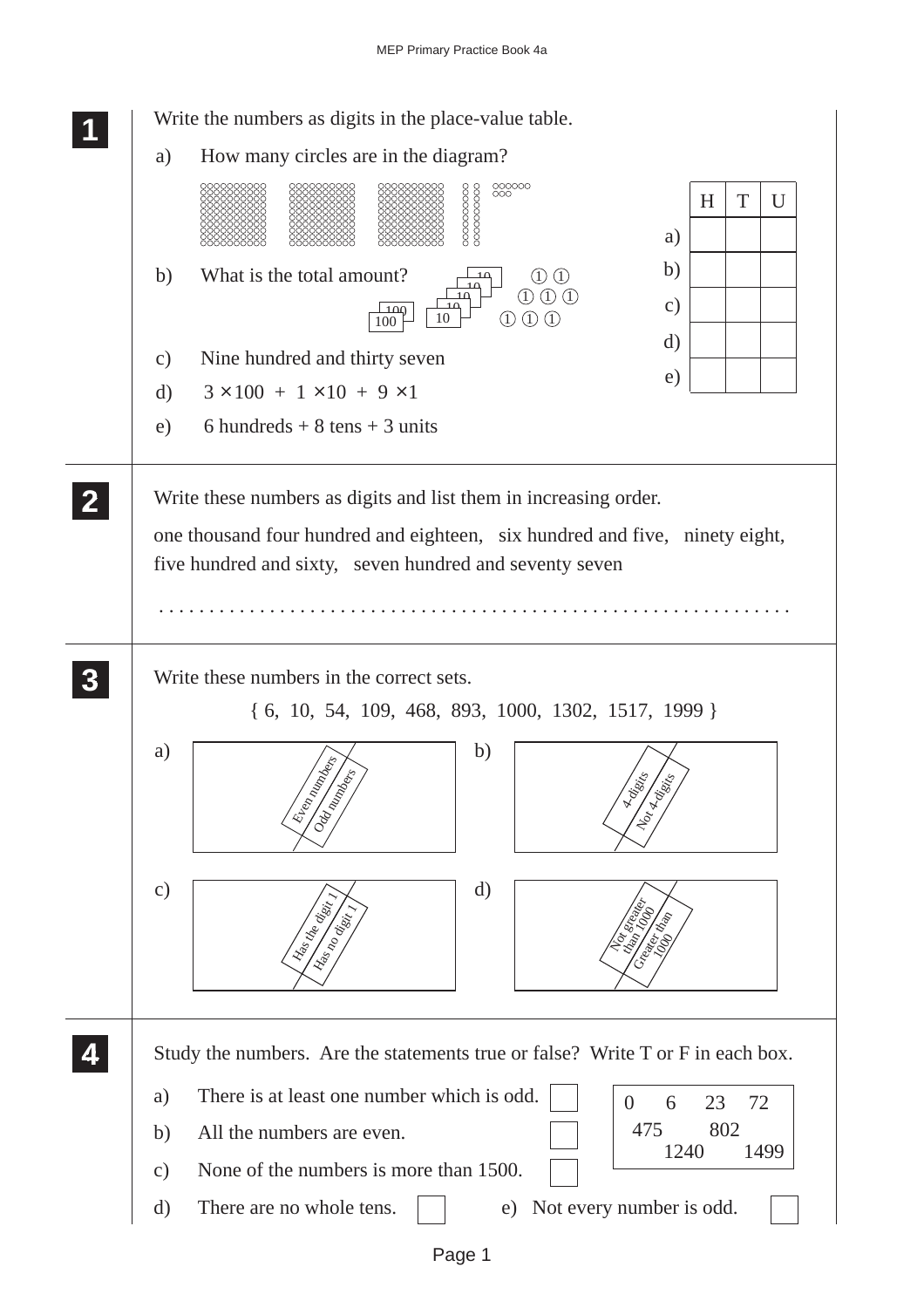| Fill in the missing numbers, then list them in decreasing order. |                                                                             |
|------------------------------------------------------------------|-----------------------------------------------------------------------------|
| $8 \times 100 + 5 \times 10$<br>$\equiv$                         | $3 \times 100 + 7 \times 1$<br>$\equiv$                                     |
| $8 \times 100 + 5 \times 1 =$                                    | $3 \times 100 + 7 \times 10$<br>$\equiv$                                    |
| $1 \times 1000 + 6 \times 10 =$                                  | $1 \times 1000 + 8 \times 100 =$                                            |
| $1 \times 1000 + 6 \times 1 =$                                   | $1 \times 100 + 8 \times 10$<br>$\equiv$                                    |
|                                                                  |                                                                             |
| Fill in the missing numbers, then list them in increasing order. |                                                                             |
| $600 + 30 =$                                                     | $1000 + 500 + 4 =$                                                          |
| $300 + 60 =$                                                     | $1000 + 40 + 5 =$                                                           |
| $600 + 3 =$                                                      | $1000 + 900 + 1 =$                                                          |
| $300 + 6 =$                                                      | $1000 + 90 + 1 =$                                                           |
|                                                                  |                                                                             |
|                                                                  | Write the whole numbers up to 1000 which have the sum of their digits as 3. |
|                                                                  |                                                                             |
|                                                                  |                                                                             |
| Write the Roman numerals as Arabic numbers.                      |                                                                             |
| <b>CV</b><br>a)<br>$\equiv$                                      | b)<br><b>CXXXIX</b><br>$=$                                                  |
| <b>CXLVIII</b><br>$\mathbf{c})$<br>$\equiv$                      | <b>DCLX</b><br>d)<br>$\equiv$                                               |
| <b>CMIX</b><br>e)<br>$\equiv$                                    | f)<br><b>MCMXCVIII</b><br>$\equiv$                                          |
| Write the numbers which have:                                    |                                                                             |
| a)                                                               | an even digit as their hundreds digit and 500 as their nearest ten.         |
|                                                                  |                                                                             |
| b)                                                               | an odd digit as their hundreds digit and 500 as their nearest ten.          |
| $\mathbf{c})$                                                    | the smallest even digit as their tens digit and 1010 as their nearest ten.  |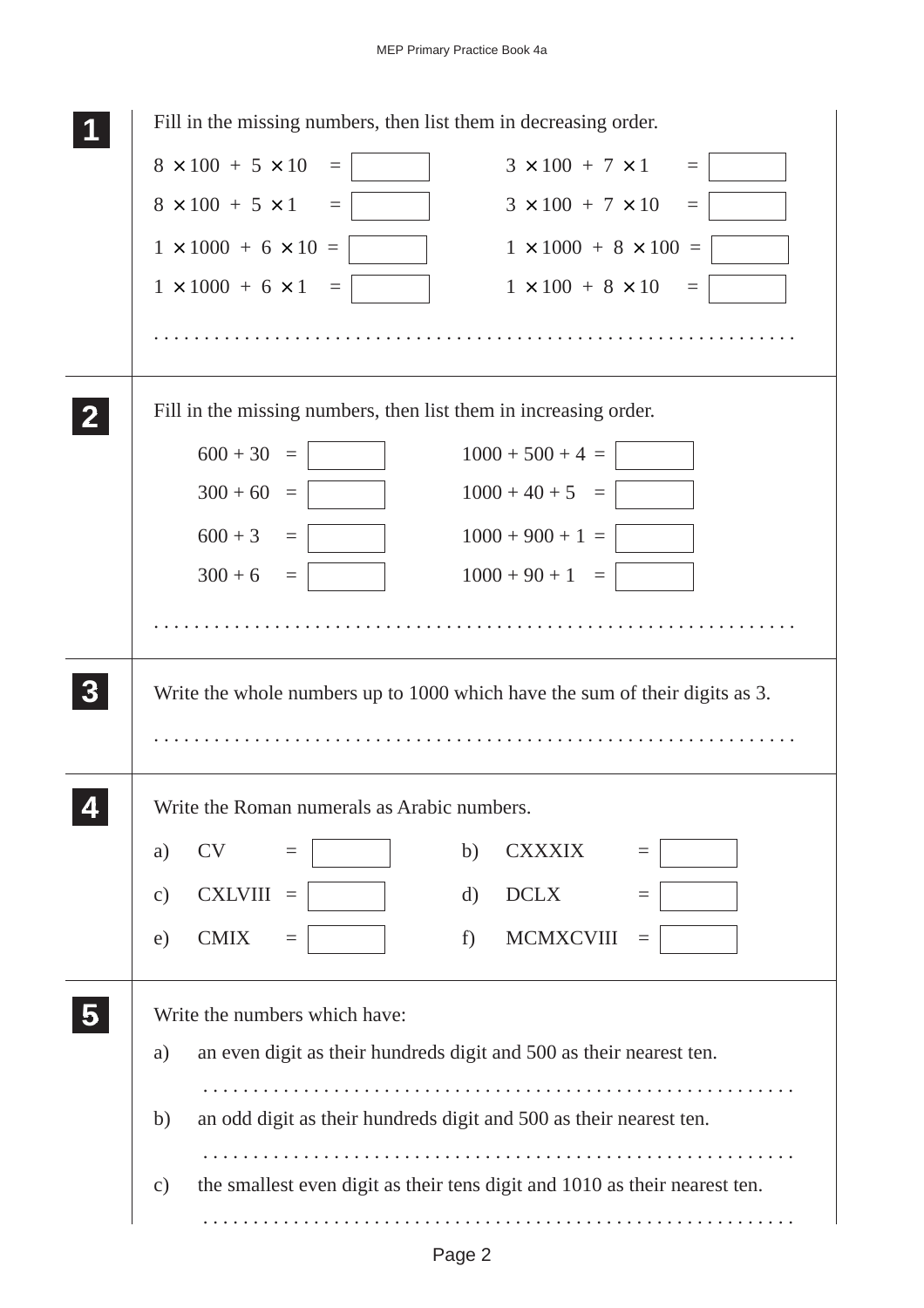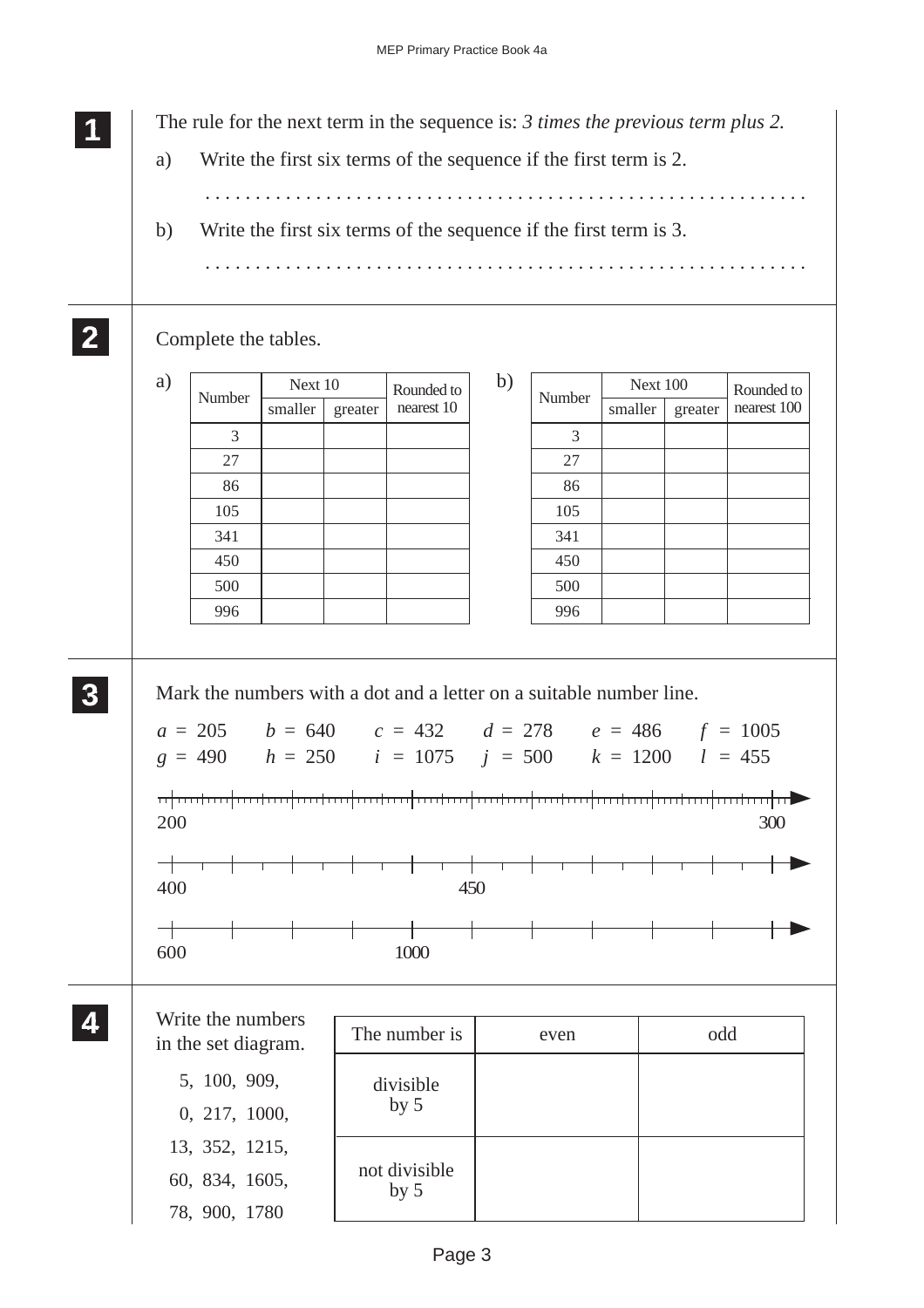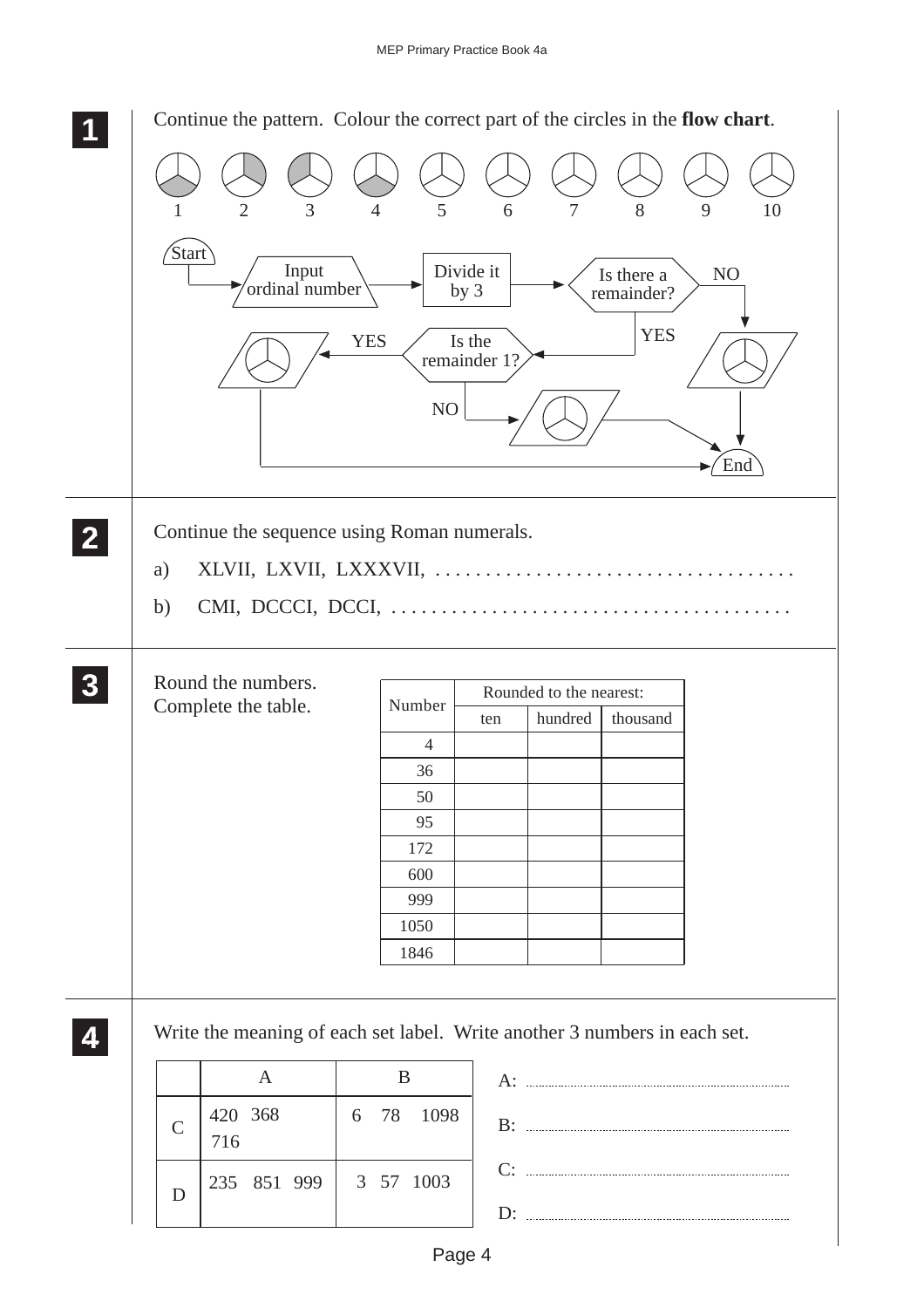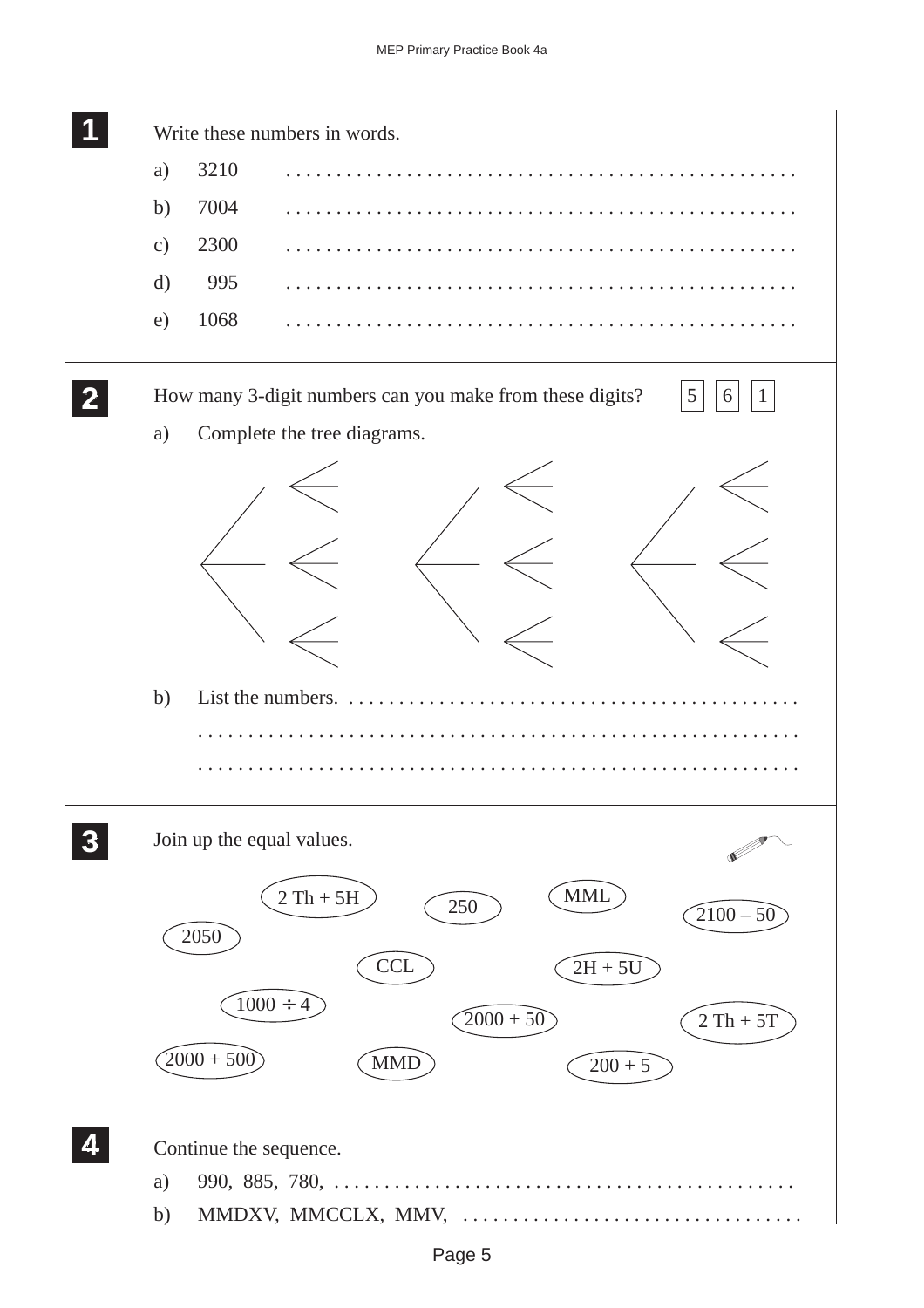## MEP Primary Practice Book 4a

|    | Write your estimation in detail. Calculate the exact sum.<br>$263 + 526$<br>a)                                                                                                                                                                                            |
|----|---------------------------------------------------------------------------------------------------------------------------------------------------------------------------------------------------------------------------------------------------------------------------|
|    | C:<br>E:                                                                                                                                                                                                                                                                  |
|    | b)<br>$354 + 419$<br>C:<br>E:                                                                                                                                                                                                                                             |
|    | $475 + 53 + 419$<br>$\mathbf{c})$<br>E:<br>C:                                                                                                                                                                                                                             |
|    | How much money do we have left? Estimate, calculate and check the result.<br>We had:<br>We bought:<br>20<br>100<br>100<br>100<br>$\left(1\right)$<br>$\perp$<br>(1)<br>100<br>100<br>100<br>20<br>$\mathbf{1}$<br>$\Box$<br>00000<br>$\Box$<br>£232<br>E:<br>C:<br>Check: |
| 3  | What is the difference between 743 and 558? Estimate, calculate and check the<br>result.<br>$E$ :<br>Check:<br>C:                                                                                                                                                         |
| Z. | Fill in the missing numbers and write above the $\cdots$ $\rightarrow$ and $\rightarrow$ $\rightarrow$ arrows what<br>they mean if $\longrightarrow$ means + 180 and $\longrightarrow$ means - 75.<br>5<br>$\overline{4}$<br>6                                            |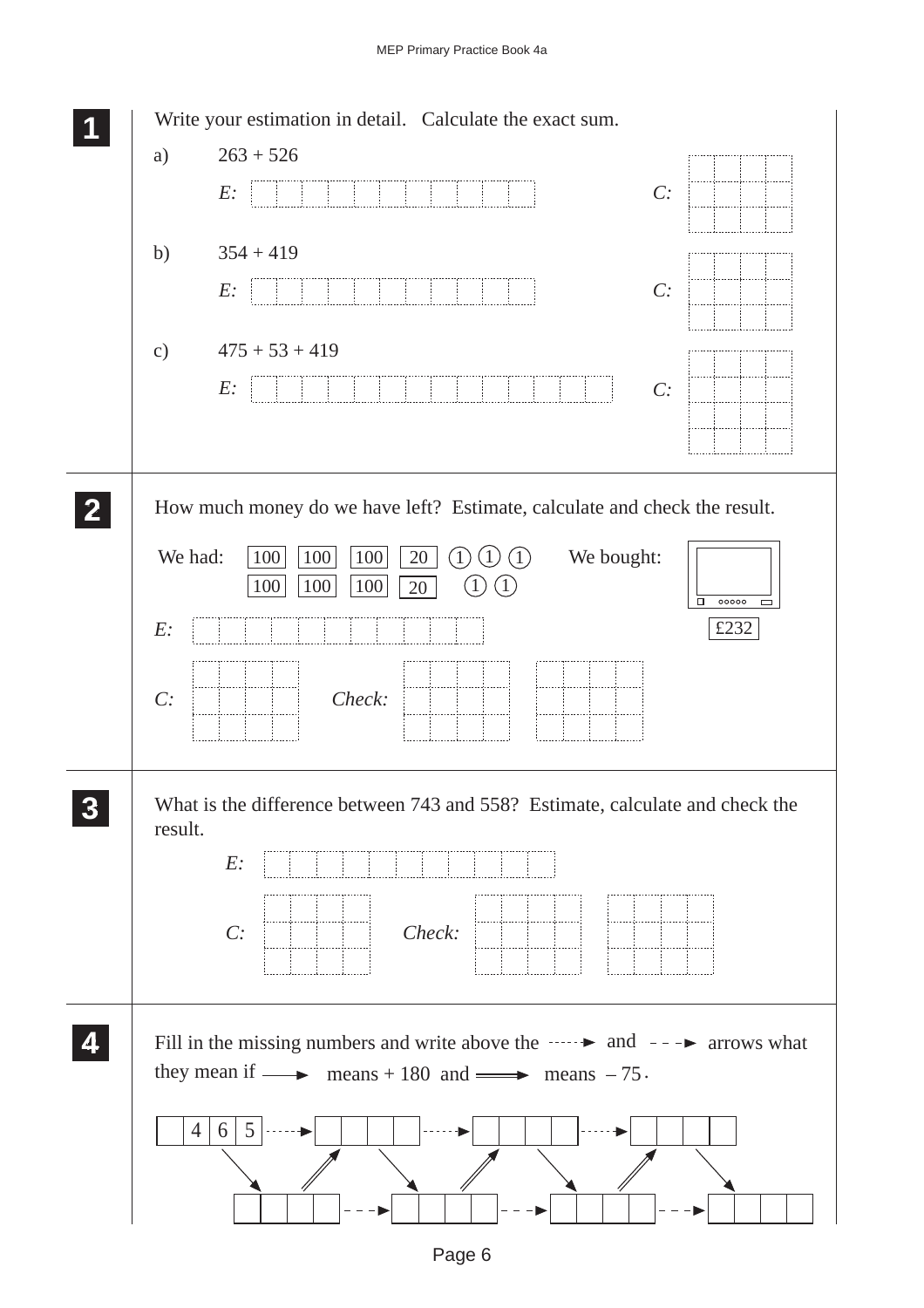![](_page_6_Figure_1.jpeg)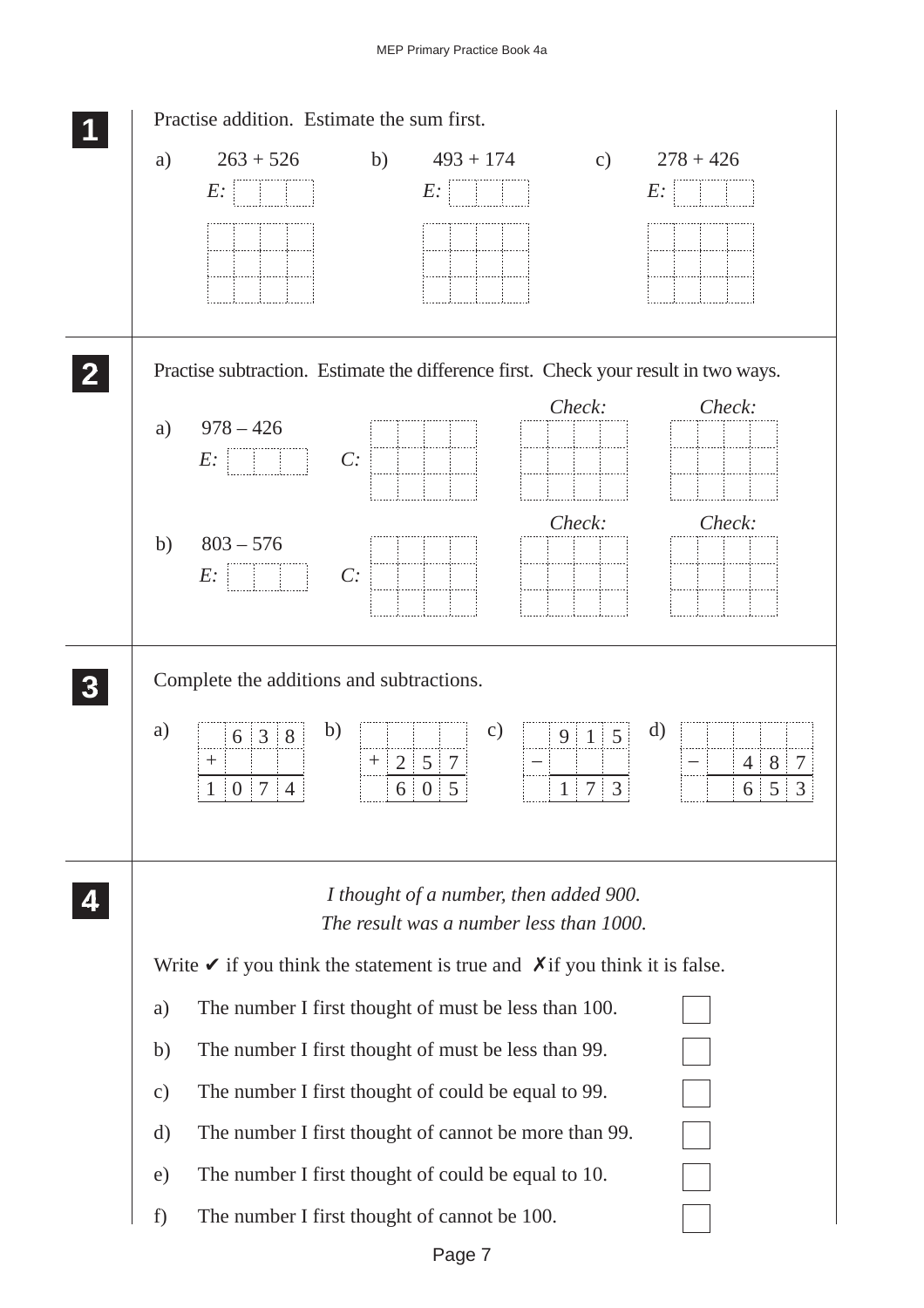|                  | The sum of any two adjacent numbers is the number directly above them.<br>Fill in the missing numbers.                                                                                                                                                                                                                                                                                                                                                                                                                                                              |
|------------------|---------------------------------------------------------------------------------------------------------------------------------------------------------------------------------------------------------------------------------------------------------------------------------------------------------------------------------------------------------------------------------------------------------------------------------------------------------------------------------------------------------------------------------------------------------------------|
|                  | b)<br>a)<br>1000<br>2000<br>385<br>325<br>200<br>400<br>90<br>200<br>800                                                                                                                                                                                                                                                                                                                                                                                                                                                                                            |
| $\mathbf{Z}$     | Fill in the missing numbers.                                                                                                                                                                                                                                                                                                                                                                                                                                                                                                                                        |
|                  | $120 +$<br>120<br>$120 +$<br>50<br>b)<br>a)<br>30<br>260<br>$+$<br>$=$<br>$\overline{\phantom{0}}$<br>$\boldsymbol{+}$<br>$+$<br>$+$<br>$\! + \!$<br>$+$<br>150<br>200<br>130<br>110<br>150<br>100<br>$+$<br>$\overline{\phantom{0}}$<br>$\equiv$<br>$+$<br>$\overline{\phantom{m}}$<br>$=$<br>$+$<br>$\boldsymbol{+}$<br>$^{+}$<br>$\equiv$<br>110<br>30<br>110<br>30<br>$230 -$<br>40<br>$\boldsymbol{+}$<br>$=$<br>$\equiv$<br>$\boldsymbol{+}$<br>$+$<br>$=$<br>$=$<br>$=$<br>$=$<br>$=$<br>$=$<br>$=$<br>$=$<br>$+$<br>$\equiv$<br>$^{+}$<br>$\!\!\!=\!\!\!\!$ |
| $\boldsymbol{3}$ | Do the additions and subtractions. Look for connections between them.<br>$725 + 40 =$<br>$725 + 140 =$<br>$25 + 40 =$<br>a)<br>$58 - 40 =$<br>$658 - 40 =$<br>$658 - 240 =$<br>b)<br>$60 + 317 =$<br>$60 + 17 =$<br>$460 + 317 =$<br>$\mathbf{c})$<br>$93 - 63 =$<br>$\mathbf{d}$<br>$393 - 63 =$<br>$393 - 363 =$                                                                                                                                                                                                                                                  |
|                  | Underline the important data. Write a plan, estimate, calculate and check your<br>result. Write the answer in a sentence. Do the work in your exercise book.                                                                                                                                                                                                                                                                                                                                                                                                        |
|                  | There were 348 boys and 316 girls at a summer camp. How many children<br>a)<br>were at the camp altogether?                                                                                                                                                                                                                                                                                                                                                                                                                                                         |
|                  | 417 children were taking part in a concert. If 188 of them were girls, how<br>b)<br>many boys were there?                                                                                                                                                                                                                                                                                                                                                                                                                                                           |
|                  | In an obstacle race, the number of girls taking part was 43 less than the<br>$\mathbf{c})$<br>number of boys. If 227 boys took part, how many girls were in the race?                                                                                                                                                                                                                                                                                                                                                                                               |
|                  | 234 girls took part in a treasure hunt. Eve came second. The number of<br>d)<br>girls taking part was 109 less than the number of boys.<br>How many boys took part? How many children took part altogether?                                                                                                                                                                                                                                                                                                                                                         |
|                  | One morning, there were 664 children on the beach. 385 of them went<br>e)<br>home for lunch. How many children remained on the beach?                                                                                                                                                                                                                                                                                                                                                                                                                               |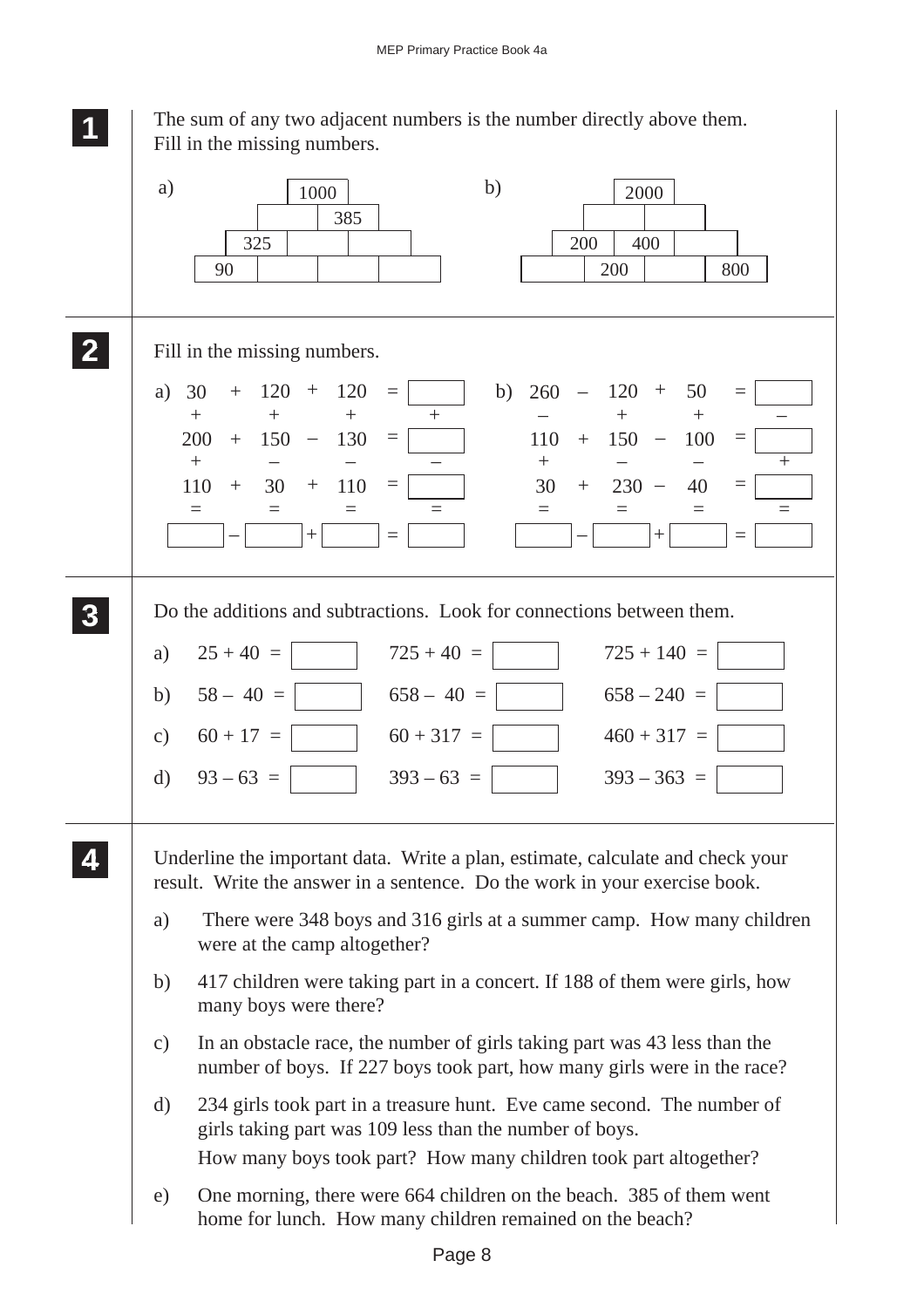|               | Complete the table using the rule given.                                                                                                                                                                                                                                        |              |       |                                              |               |     |                                               |                     |          |                                                      |
|---------------|---------------------------------------------------------------------------------------------------------------------------------------------------------------------------------------------------------------------------------------------------------------------------------|--------------|-------|----------------------------------------------|---------------|-----|-----------------------------------------------|---------------------|----------|------------------------------------------------------|
|               | $\boldsymbol{a}$                                                                                                                                                                                                                                                                | 648          | 563   | 437                                          | 343           | 847 | 358                                           | 1345                |          |                                                      |
|               | $\boldsymbol{b}$                                                                                                                                                                                                                                                                | 342          | 204   | 548                                          | 285           | 51  |                                               |                     | 814      |                                                      |
|               | $a + b$                                                                                                                                                                                                                                                                         |              |       |                                              |               |     | 919                                           | 1629                | 1548     |                                                      |
|               | Complete the table using the rule given.                                                                                                                                                                                                                                        |              |       |                                              |               |     |                                               |                     |          |                                                      |
|               | $\boldsymbol{\mathcal{X}}$                                                                                                                                                                                                                                                      | 674          | 452   | 548                                          | 343           | 847 | 919                                           | 1629                |          |                                                      |
|               | $\mathcal{Y}$                                                                                                                                                                                                                                                                   | 261          | 309   | 437                                          | 285           | 51  |                                               |                     | 734      |                                                      |
|               | $x - y$                                                                                                                                                                                                                                                                         |              |       |                                              |               |     | 358                                           | 284                 | 814      |                                                      |
|               | Draw arrows pointing towards the multiples.                                                                                                                                                                                                                                     |              |       |                                              |               |     |                                               |                     |          |                                                      |
|               | 40                                                                                                                                                                                                                                                                              |              | 30    |                                              | 120           |     |                                               | 70                  |          |                                                      |
|               |                                                                                                                                                                                                                                                                                 | 60           |       | 150                                          |               |     | 80                                            |                     | 140      |                                                      |
| a)            | Underline the data. Write a plan, estimate, calculate and check your result.<br>Write the answer in a sentence. Do the work in your exercise book.<br>Ann has £716 and Barry has £285 less. How much money does Barry<br>have? How much money do Ann and Barry have altogether? |              |       |                                              |               |     |                                               |                     |          |                                                      |
| b)            | Ann has £716 and Sarah has £285 more. How much does Sarah have?<br>How much do Ann and Sarah have altogether?                                                                                                                                                                   |              |       |                                              |               |     |                                               |                     |          |                                                      |
| $\mathbf{c})$ | Ann has £716, which is £285 less than Tom has. How much does Tom<br>have? How much do Ann and Tom have altogether?                                                                                                                                                              |              |       |                                              |               |     |                                               |                     |          |                                                      |
| d)            | Ann has £716, which is £285 more than Suzy has. How much does Suzy<br>have? How much do Ann and Suzy have altogether?                                                                                                                                                           |              |       |                                              |               |     |                                               |                     |          |                                                      |
| e)            | Ted has £761 and Sam has £285. How much money should Ted give to<br>Sam so that they both have the same amount?                                                                                                                                                                 |              |       |                                              |               |     |                                               |                     |          |                                                      |
|               | Fill in the missing digits.                                                                                                                                                                                                                                                     |              |       |                                              |               |     |                                               |                     |          |                                                      |
| a)            | 4<br>$6 \overline{6}$<br>$+$<br>5<br>7                                                                                                                                                                                                                                          | b)<br>3<br>9 | $+$ 8 | 5<br>7<br>$2 \overline{3}$<br>$\overline{0}$ | $\mathbf{c})$ |     | 9 <sup>1</sup><br>$5 \quad 6$<br>$\mathbf{1}$ | 3<br>$\overline{2}$ | $\rm d)$ | $\overline{0}$<br>5<br>4<br>3<br>$\overline{2}$<br>7 |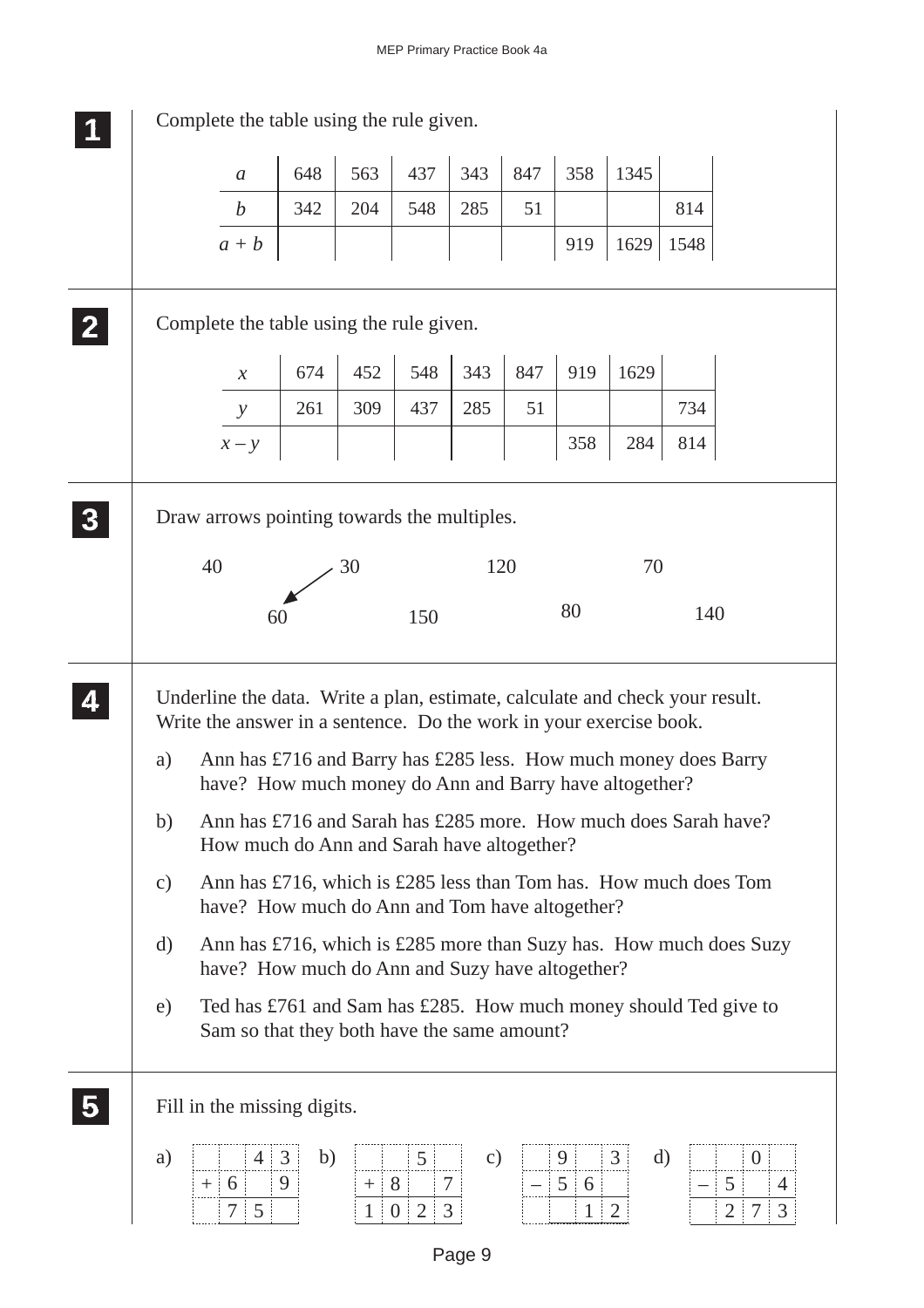![](_page_9_Figure_1.jpeg)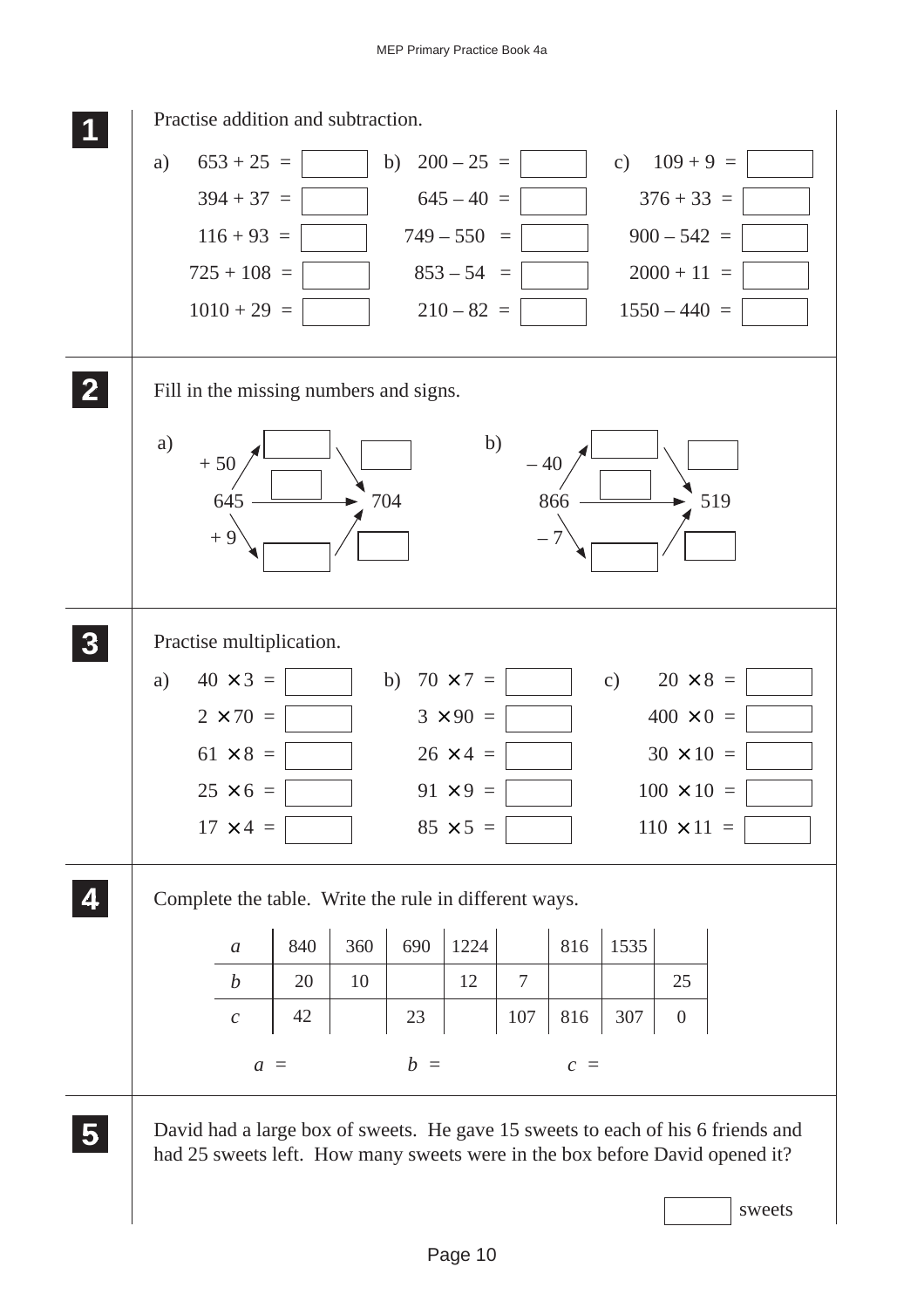|          | Calculate the products. Look for relationships.  |                                            |                    |                                                                                                                     |                                                                                    |
|----------|--------------------------------------------------|--------------------------------------------|--------------------|---------------------------------------------------------------------------------------------------------------------|------------------------------------------------------------------------------------|
| a)       |                                                  | $4 \times 5 = 40 \times 5 =$               | $4 \times 50 =$    | $4 \times 500 =$                                                                                                    | $40 \times 50 =$                                                                   |
| b)       |                                                  | $3 \times 6 = 30 \times 6 = 3 \times 60 =$ |                    |                                                                                                                     | $3 \times 600 = 30 \times 60 =$                                                    |
|          |                                                  |                                            |                    |                                                                                                                     | c) $4 \times 4 = 40 \times 4 = 4 \times 40 = 4 \times 400 = 40 \times 40 = 40$     |
|          | Calculate the quotients. Look for relationships. |                                            |                    |                                                                                                                     |                                                                                    |
|          | a) $12 \div 4 = 120 \div 40 =$                   |                                            |                    |                                                                                                                     | b) $20 \div 5 = 200 \div 5 =$                                                      |
|          | $120 \div 4 = 1200 \div 40 =$                    |                                            |                    |                                                                                                                     | $200 \div 5 = 2000 \div 50 =$                                                      |
|          | $1200 \div 4 = 1200 \div 400 =$                  |                                            |                    | $2000 \div 5 =$                                                                                                     | $2000 \div 500 =$                                                                  |
|          | Calculate the products. Look for relationships.  |                                            |                    |                                                                                                                     |                                                                                    |
| a)       | $3 \times 100 =$                                 | b)                                         | $100 \times 7 =$   | c)                                                                                                                  | $200 \times 4 =$                                                                   |
|          | $3 \times 40 =$                                  |                                            | $30 \times 7 =$    |                                                                                                                     | $80 \times 4 =$                                                                    |
|          | $3 \times 140 =$                                 |                                            | $130 \times 7 =$   |                                                                                                                     | $280 \times 4 =$                                                                   |
| $\rm d)$ | $3 \times 12 =$                                  |                                            | e) $6 \times 13 =$ | $f$ )                                                                                                               | $7 \times 14 =$                                                                    |
|          | $3 \times 120 =$                                 |                                            | $6 \times 130 =$   |                                                                                                                     | $7 \times 140 =$                                                                   |
|          | $30 \times 12 =$                                 |                                            | $60 \times 13 =$   |                                                                                                                     | $70 \times 14 =$                                                                   |
|          | exercise book. Write the answer as a sentence.   |                                            |                    |                                                                                                                     | Underline the data. Write a plan. Estimate, calculate and check the result in your |
| a)       |                                                  |                                            |                    |                                                                                                                     | A box of apples weighs about 28 kg. How much do 30 boxes of apples weigh?          |
|          |                                                  |                                            |                    |                                                                                                                     |                                                                                    |
| b)       |                                                  |                                            |                    | How much is the cost of 8 kg of pears if 1 kg costs £1.90?                                                          |                                                                                    |
|          |                                                  |                                            |                    |                                                                                                                     |                                                                                    |
|          |                                                  |                                            |                    |                                                                                                                     |                                                                                    |
|          | Write a plan for each question.                  |                                            |                    |                                                                                                                     |                                                                                    |
| a)       |                                                  |                                            |                    | 6 children collected 120 kg of chestnuts. They share them<br>equally. How many kg of chestnuts does each child get? | .                                                                                  |
| b)       |                                                  |                                            |                    | At the market, they are packing fruit into boxes, 30 kg per box.                                                    | They have 900 kg of fruit. How many boxes will they need?                          |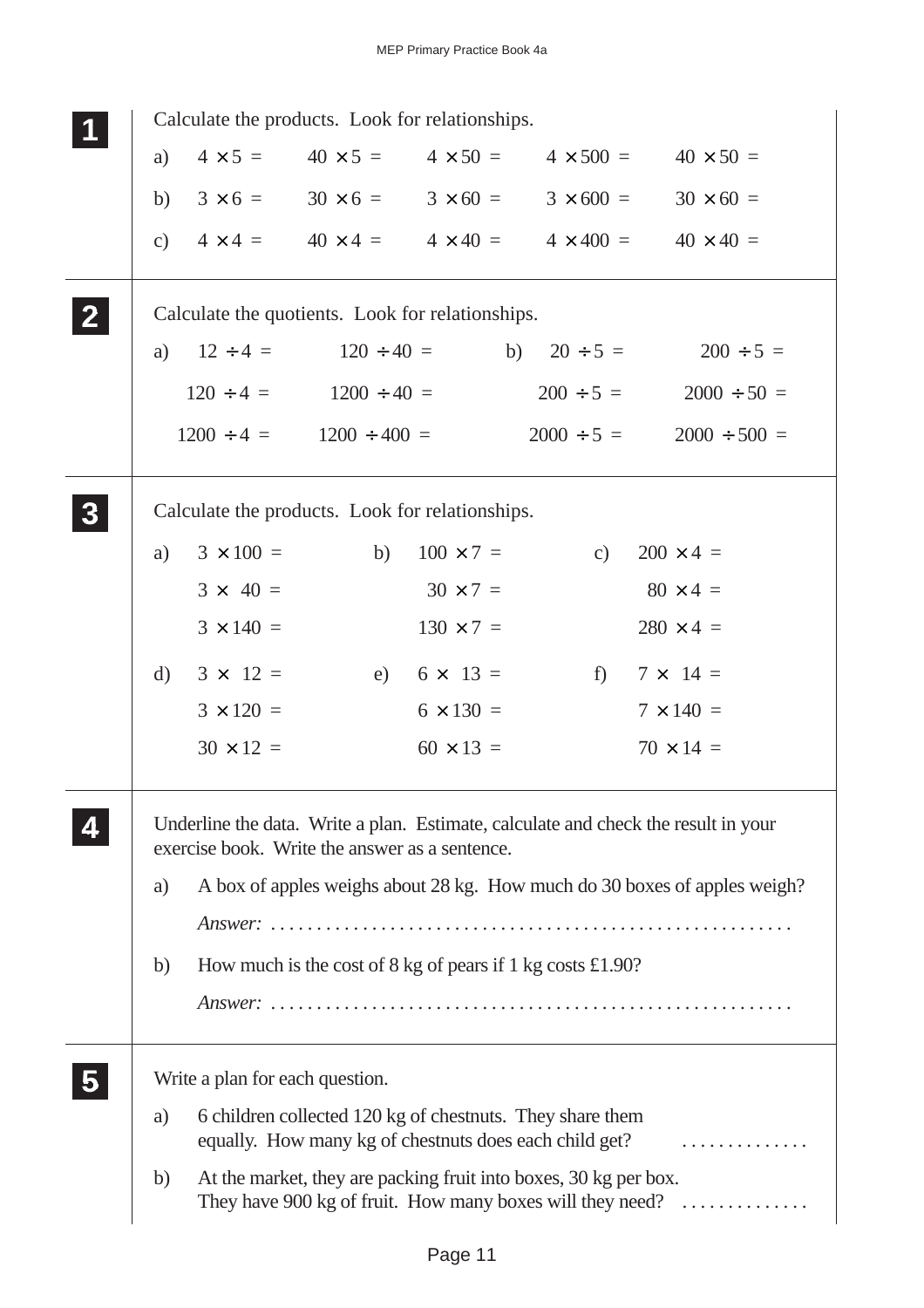|              |                            | Fill in the numbers                                     |          |              | $\times$                | $\boldsymbol{0}$ | $\mathbf{1}$   | $\overline{2}$ | $\mathbf{3}$              | $\overline{\mathbf{4}}$ | 5                | 6                | $\overline{7}$       | 8        | $\boldsymbol{9}$ | 10       |
|--------------|----------------------------|---------------------------------------------------------|----------|--------------|-------------------------|------------------|----------------|----------------|---------------------------|-------------------------|------------------|------------------|----------------------|----------|------------------|----------|
|              |                            | which are missing from                                  |          |              | $\boldsymbol{0}$        |                  |                |                | $\boldsymbol{0}$          |                         | $\overline{0}$   |                  | $\boldsymbol{0}$     |          | $\overline{0}$   | $\theta$ |
|              |                            | the multiplication table.                               |          |              | $\mathbf{1}$            | $\boldsymbol{0}$ |                | $\overline{2}$ |                           |                         |                  |                  |                      | 8        | 9                |          |
|              |                            |                                                         |          |              | $\overline{2}$          |                  | $\overline{2}$ | $\overline{4}$ |                           |                         | 10               |                  | 14                   | 16       |                  |          |
|              |                            |                                                         |          |              | $\overline{\mathbf{3}}$ |                  |                | 6              |                           |                         |                  | 18               | 21                   |          |                  |          |
|              |                            |                                                         |          |              | $\overline{\mathbf{4}}$ | $\overline{0}$   | $\overline{4}$ | 8              | 12                        | 16                      | 20               | $\vert 24 \vert$ | 28 32                |          |                  | 36 40    |
|              |                            |                                                         |          |              | 5                       |                  |                | 10             |                           | 20                      | 25               |                  |                      |          |                  |          |
|              |                            |                                                         |          |              | 6<br>$\overline{7}$     |                  | 6              | 12<br>14       | <b>18</b><br>21           | 24                      | 30               | 42               | 42                   |          | 54               |          |
|              |                            |                                                         |          |              | 8                       |                  | 8              | 16             |                           |                         | 40               |                  | 56                   |          |                  | 80       |
|              |                            |                                                         |          |              | 9                       | $\overline{0}$   | 9              | 18             |                           |                         |                  |                  |                      | 72       |                  |          |
|              |                            |                                                         |          |              | 10                      | $\overline{0}$   |                | 20             |                           |                         | 50               |                  | 70                   |          | 90               |          |
|              |                            |                                                         |          |              |                         |                  |                |                |                           |                         |                  |                  |                      |          |                  |          |
|              |                            | Do the calculations in the correct order.               |          |              |                         |                  |                |                |                           |                         |                  |                  |                      |          |                  |          |
| a)           | $60 + 20 \times 2$         |                                                         | $\equiv$ |              |                         |                  |                |                | b) $15 + 30 \div 3$       |                         |                  |                  |                      | $\equiv$ |                  |          |
|              |                            |                                                         |          |              |                         |                  |                |                |                           |                         |                  |                  |                      |          |                  |          |
|              |                            | $(60 + 20) \times 2$                                    | $\equiv$ |              |                         |                  |                |                |                           |                         |                  |                  | $(15 + 30) \div 3 =$ |          |                  |          |
|              |                            | $60 \times 2 + 20$                                      | $\equiv$ |              |                         |                  |                |                |                           |                         | $15 \div 3 + 30$ |                  |                      | $\equiv$ |                  |          |
|              |                            | $60 \times 2 + 20 \times 2$                             | $\equiv$ |              |                         |                  |                |                | $15 \div 3 + 30 \div 3 =$ |                         |                  |                  |                      |          |                  |          |
|              |                            |                                                         |          |              |                         |                  |                |                |                           |                         |                  |                  |                      |          |                  |          |
|              |                            | Complete the tables. Write the rules in different ways. |          |              |                         |                  |                |                |                           |                         |                  |                  |                      |          |                  |          |
| a)           | $\boldsymbol{a}$           | $\overline{4}$                                          | 150      | 632          |                         | $111\,$          |                |                | 354                       |                         |                  |                  | 635                  |          |                  |          |
|              | $\boldsymbol{b}$           | 354                                                     | 500      |              |                         |                  |                |                |                           |                         |                  |                  |                      |          | 246              |          |
|              |                            |                                                         |          | 982          |                         |                  | 954            |                |                           |                         | 1054             |                  |                      |          |                  | 712      |
|              |                            | $a =$                                                   |          |              |                         |                  |                |                |                           | $b =$                   |                  |                  |                      |          |                  |          |
|              |                            | 20                                                      |          |              |                         |                  |                |                |                           |                         |                  |                  | 99                   |          |                  |          |
| b)           | $\boldsymbol{\mathcal{X}}$ |                                                         | 15       | $200\,$      | $111\,$                 |                  |                |                | 180                       |                         |                  |                  |                      |          | 120              |          |
|              | $\mathcal{Y}$              | 140                                                     | $105\,$  | 1400         |                         |                  | 350            |                |                           |                         | 1050             |                  |                      |          |                  | 700      |
|              |                            | $x =$                                                   |          |              |                         |                  |                |                |                           | $y =$                   |                  |                  |                      |          |                  |          |
| c)           | $\boldsymbol{\mathcal{U}}$ | 888                                                     | 346      | $\mathbf{1}$ |                         | 551              |                |                | 500                       |                         |                  |                  | 273                  |          |                  | 1001     |
|              | $\mathcal V$               | $112\,$                                                 | 654      | 999          |                         |                  | 419            |                |                           |                         | $32\,$           |                  |                      |          | 660              |          |
|              |                            | $u =$                                                   |          |              |                         |                  |                |                |                           | $\nu =$                 |                  |                  |                      |          |                  |          |
| $\mathbf{d}$ | $\ensuremath{m}$           | $\overline{2}$                                          | $40\,$   | $10\,$       |                         |                  | $200\,$        |                |                           |                         | $8\,$            |                  |                      |          | $25\,$           | 800      |
|              | $\boldsymbol{n}$           | 400                                                     | 20       | $80\,$       | $\mathbf 1$             |                  |                |                | 160                       |                         |                  |                  | 16                   |          |                  |          |

Page 12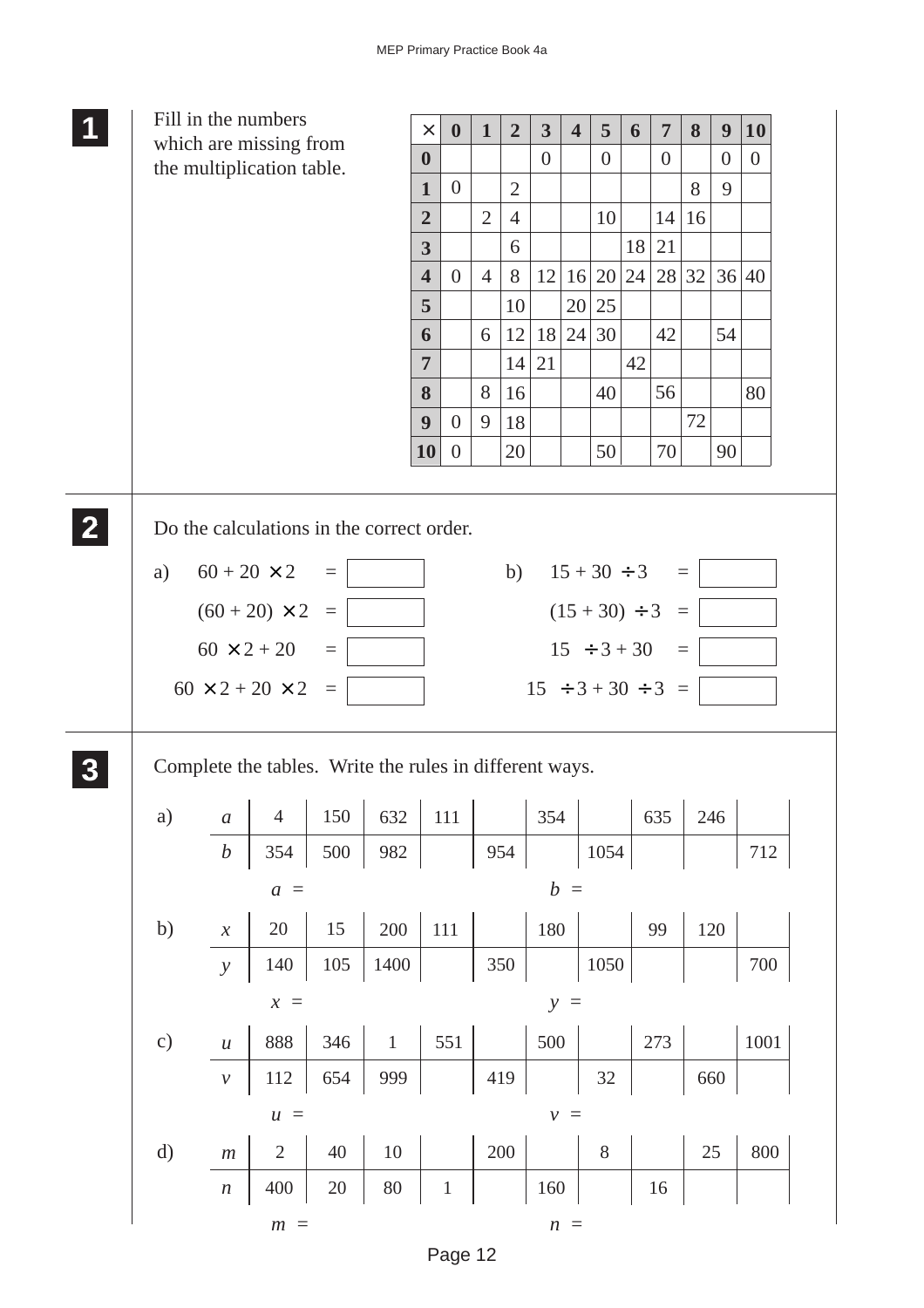|              | Do the calculations in the correct order.                                                                                                                                   |          |                          |
|--------------|-----------------------------------------------------------------------------------------------------------------------------------------------------------------------------|----------|--------------------------|
| a)           | $2 \times 400 - 258 =$                                                                                                                                                      | b)       | $3 \times 140 - 130 =$   |
| c)           | $7 \times 80 + 258 =$                                                                                                                                                       |          | d) $220 + 4 \times 90 =$ |
| e)           | $912 - 5 \times 50 =$                                                                                                                                                       |          | f) $595-6 \times 70 =$   |
|              | Do the calculations in the correct order.                                                                                                                                   |          |                          |
| a)           | $640 \div 8 + 379 =$                                                                                                                                                        |          | b) $580 + 420 \div 6 =$  |
|              | c) $910-480 \div 8 =$                                                                                                                                                       | $\rm d)$ | $(1052 - 492) \div 7 =$  |
| e)           | $810 \div 9 - 34 =$                                                                                                                                                         | $f$ )    | $1200 \div (9-5) =$      |
|              | Underline the data. Make a plan. Estimate, calculate and write the answer.                                                                                                  |          |                          |
| a)           | George has 324 stamps and Rita has 3 times as many as George.<br>How many stamps does Rita have?                                                                            |          |                          |
| b)           | Helen has 324 postcards, which is 3 times as many as Mary has.<br>How many postcards does Mary have?                                                                        |          |                          |
| c)           | Steve has 324 marbles, which is a quarter of the number of marbles that<br>Jack has. How many marbles does Jack have?                                                       |          |                          |
| $\mathbf{d}$ | Johnny has 324 football cards and Mike has 1 quarter of that number.<br>How many football cards does Mike have?<br>How many football cards do the two boys have altogether? |          |                          |
| e)           | Charlie has £324. How many matchbox cars can he buy with this money<br>if each car costs £9? How much money would he have left?                                             |          |                          |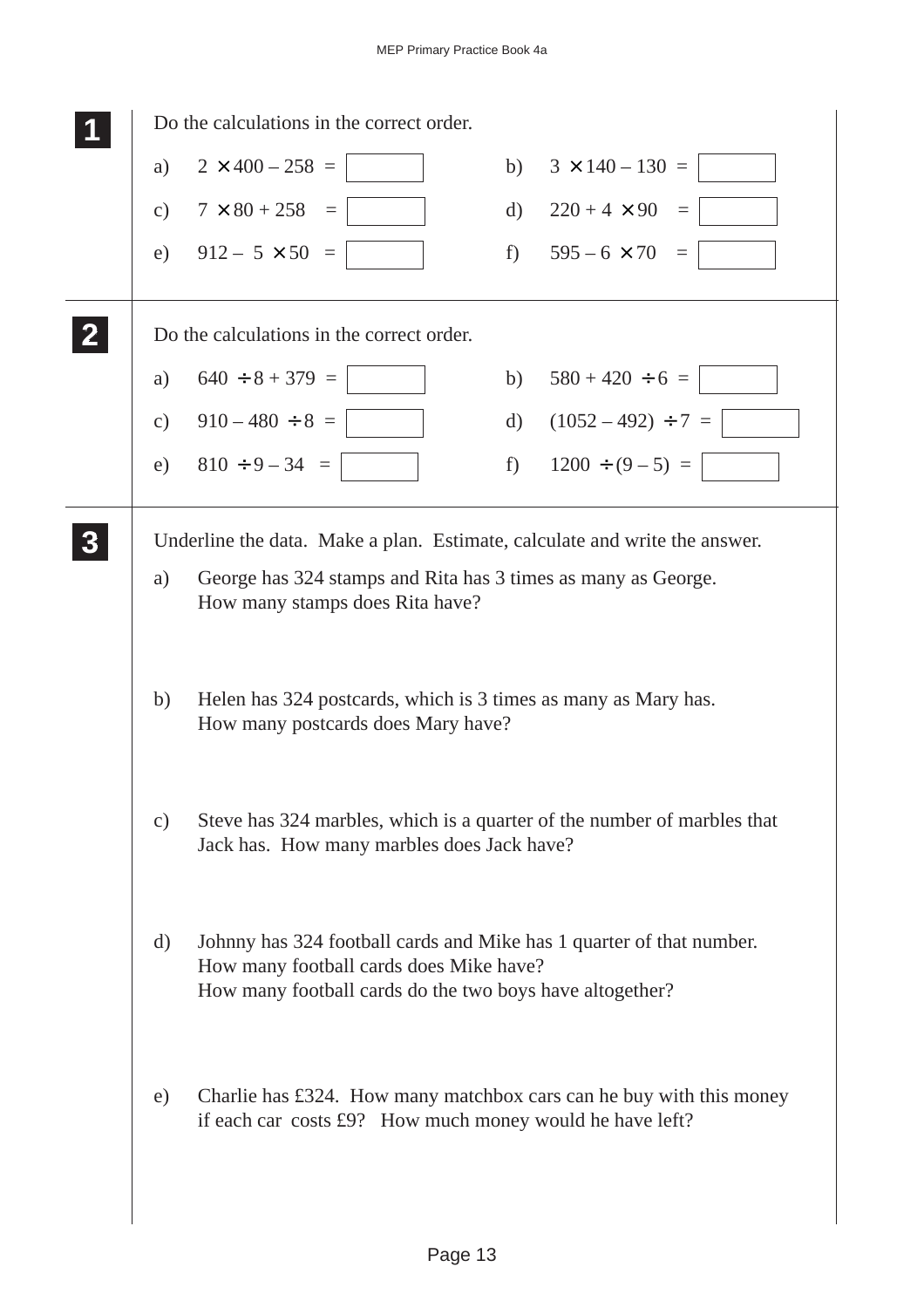![](_page_13_Figure_1.jpeg)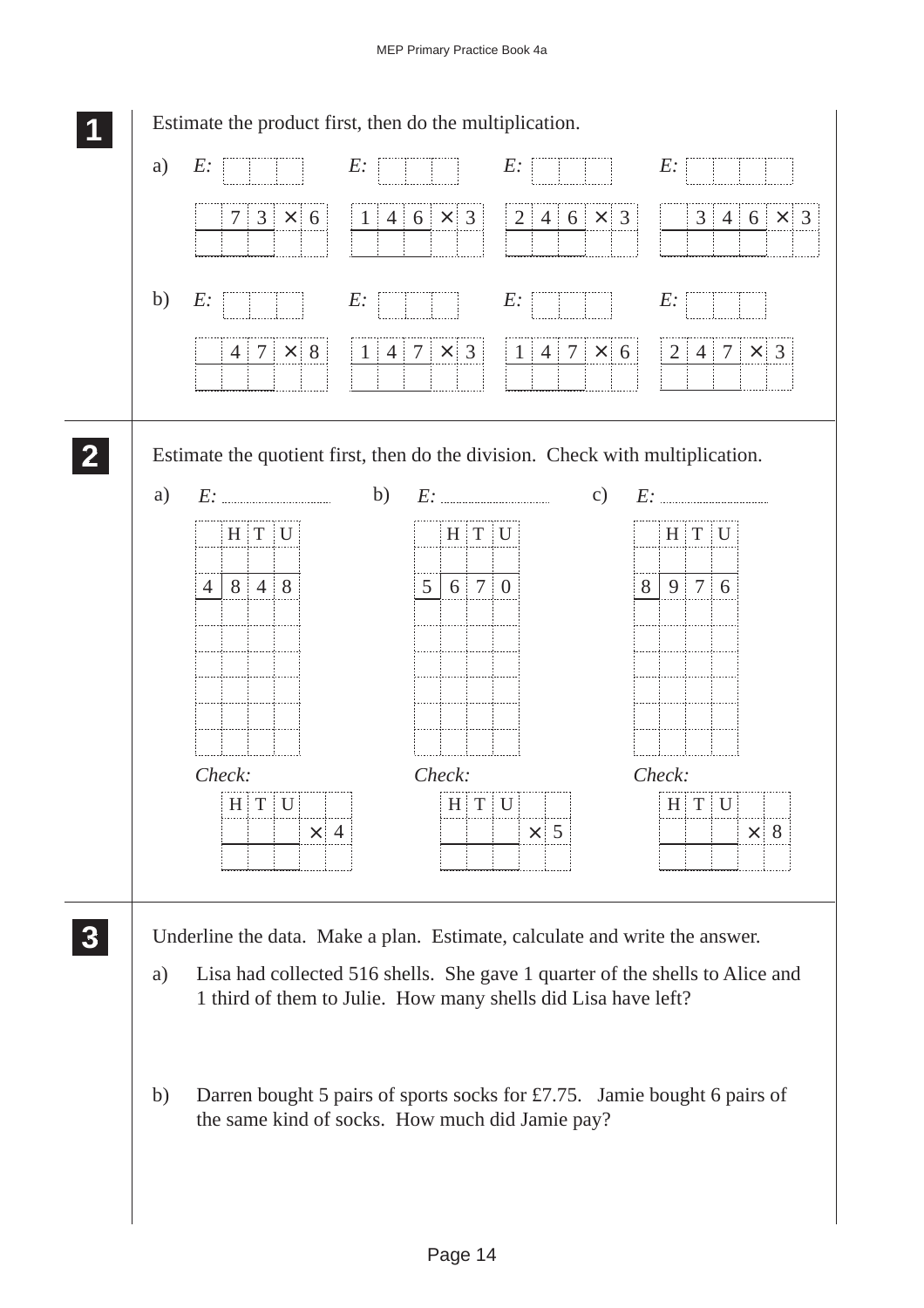| Write the whole numbers up to 1000 which have 4 as the sum of their digits.                                                                                                                                                                    |                                                                                         |                                                                                                     |                                                                                             |
|------------------------------------------------------------------------------------------------------------------------------------------------------------------------------------------------------------------------------------------------|-----------------------------------------------------------------------------------------|-----------------------------------------------------------------------------------------------------|---------------------------------------------------------------------------------------------|
| Study the numbers. Are the statements true or false? Write T or F in each box.<br>All the even numbers are multiples of 4.<br>a)<br>All the odd numbers are divisible by 9.<br>b)<br>There are no whole tens.<br>$\mathbf{c})$<br>$\mathbf{d}$ |                                                                                         | $\overline{4}$<br>All the odd numbers divisible by 5 have 5 as the units digit.                     | 100<br>27<br>76<br>243<br>114<br>45<br>135                                                  |
| Write these numbers in the correct set.<br>0, 9, 103,<br>99, 6, 49,<br>160, 669, 60,<br>20, 207, 900,<br>63, 2007, 450                                                                                                                         | The number is<br>divisible<br>by <sub>9</sub><br>not divisible<br>by <sub>9</sub>       | even                                                                                                | odd                                                                                         |
| Fill in the missing digits.<br>b)<br>a)<br>6<br>7<br>$\overline{2}$<br>3<br>$\mathbf{1}$<br>6                                                                                                                                                  | 9<br>$+$ 7<br>$\overline{2}$<br>5 <sup>1</sup><br>1 <sup>1</sup><br>0 <sup>1</sup><br>7 | $\mathbf{c})$<br>8 <sup>1</sup><br>9 <sup>1</sup><br>$4 \mid 3$<br>5 <sup>1</sup><br>$\overline{2}$ | $\mathbf{d}$<br>5<br>$\mathfrak{Z}$<br>3<br>8 <sup>1</sup><br>8<br>$4 \nvert$               |
| Join up the equal values.<br>$45 + 75 \times 3$<br>Half of 2430<br>$1645 + 560 \div 8$<br>$324 \div 3 + 892$                                                                                                                                   | $\odot\odot$<br>1715<br>$\overline{270}$                                                | $\overline{21}$<br>1802<br>$\sqrt{\frac{\partial}{\partial \theta}}$<br>SO                          | $770 \div 7 \times 5$<br>$(1324 - 423) \times 2$<br>$(328 - 139) \div 9$<br>$1Th + 8T + 2U$ |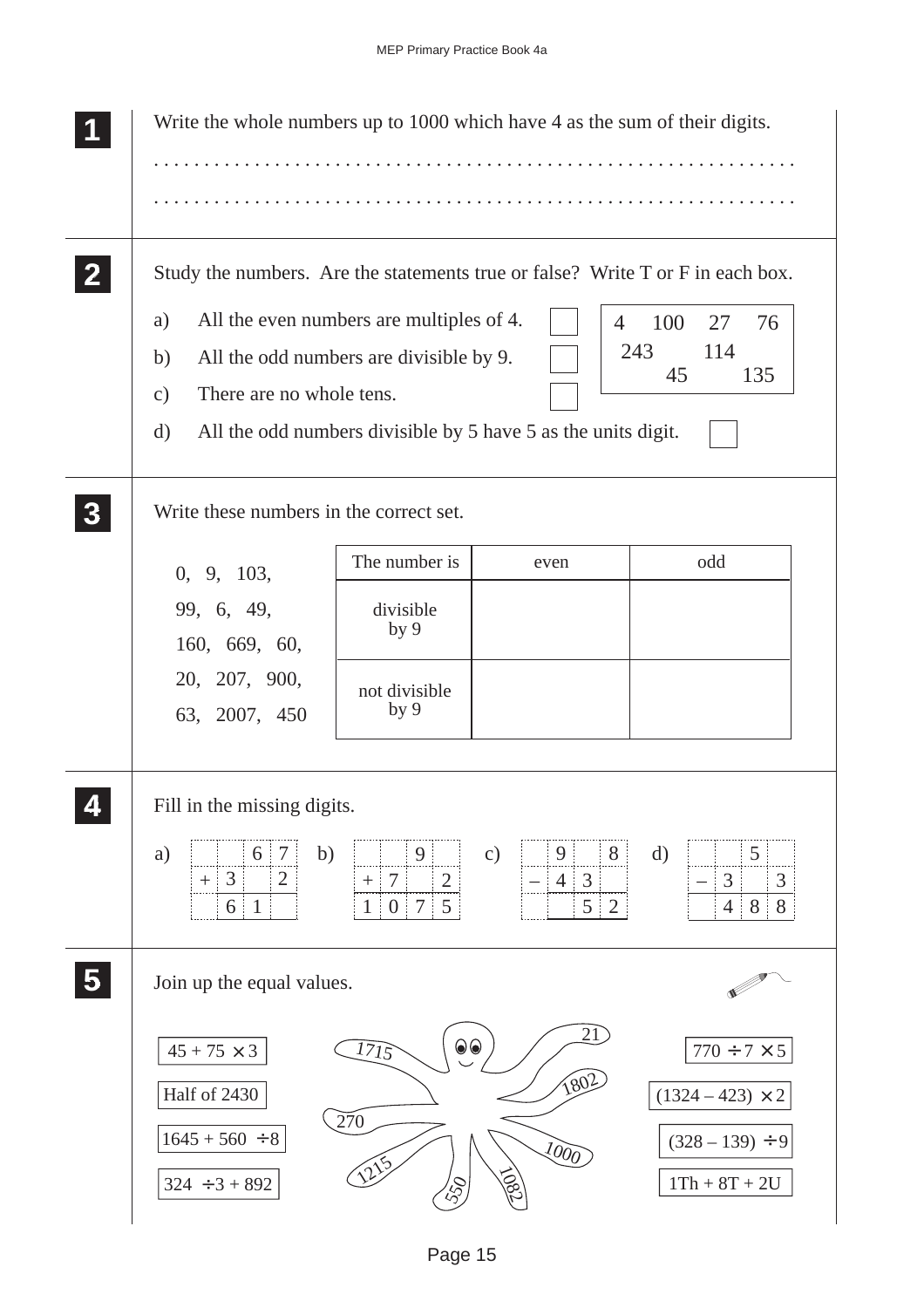![](_page_15_Figure_1.jpeg)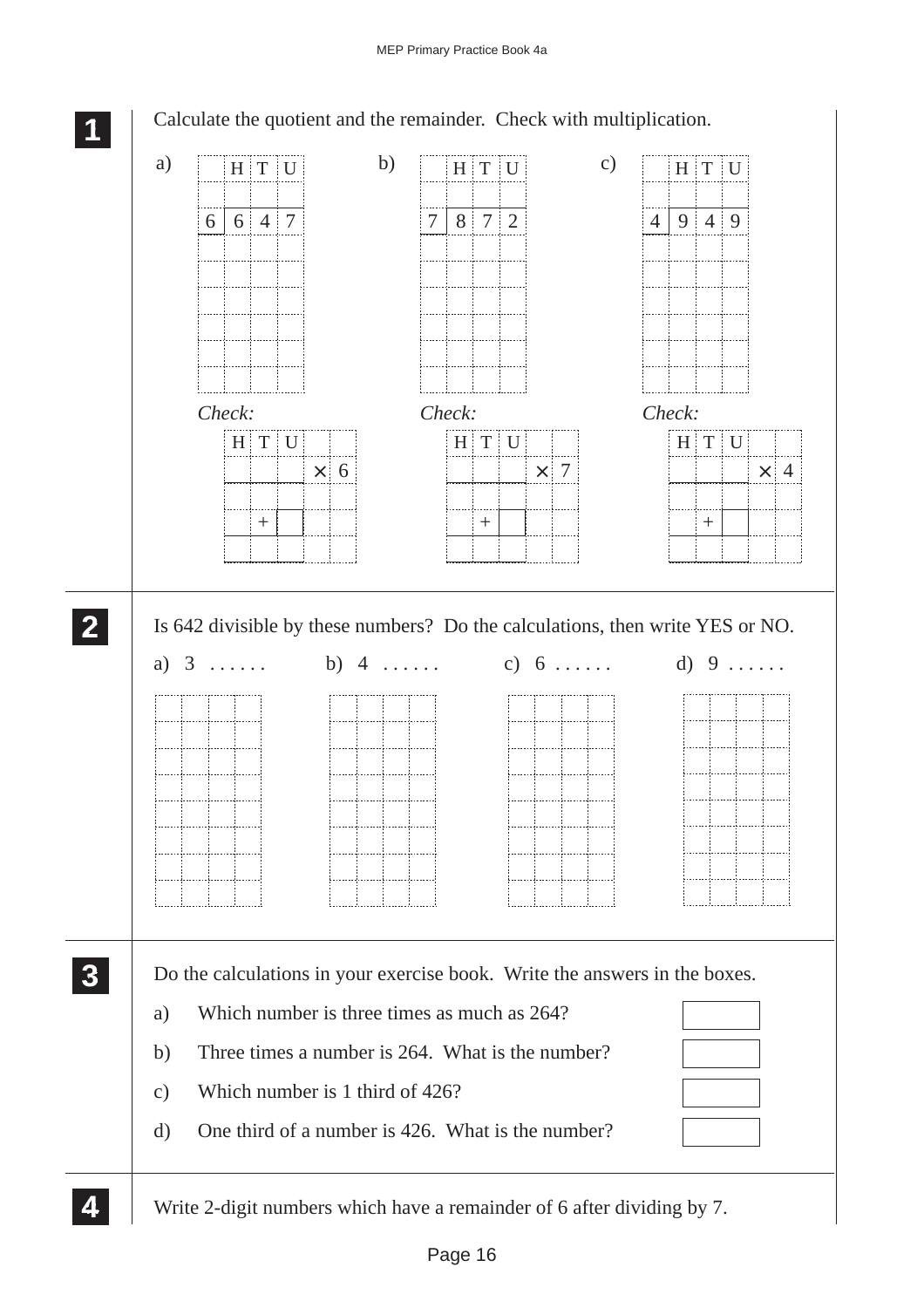![](_page_16_Figure_1.jpeg)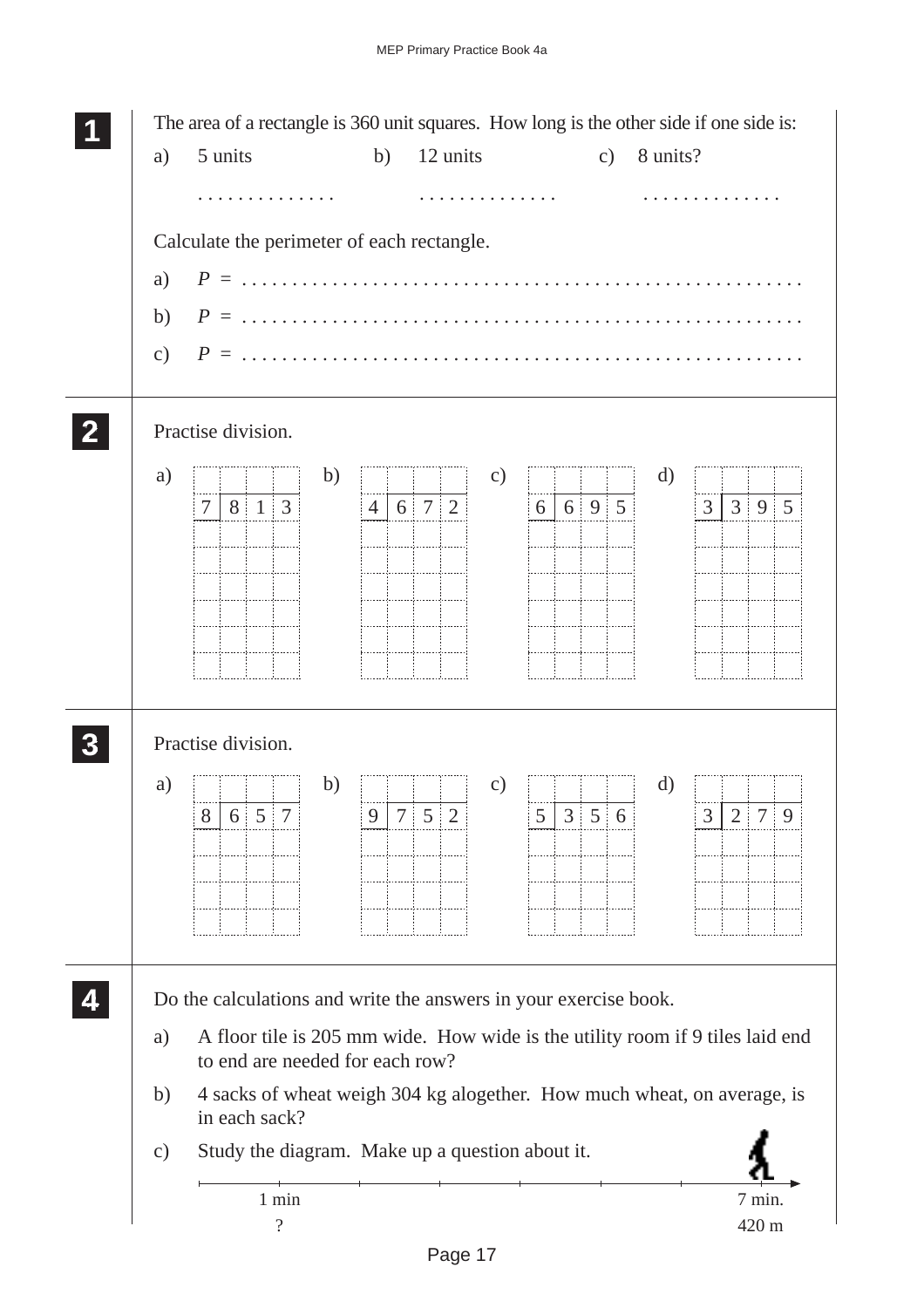| Which numbers can be written instead of the letters?                                                     |                     |
|----------------------------------------------------------------------------------------------------------|---------------------|
| $157 \times 3 + a = 196 + 285$                                                                           | $a =$               |
| $b + 136 \times 2 = 640 \div 8 + 292$                                                                    | $b =$               |
| $376 + 287 \leq c - 126 \leq 134 \times 5$                                                               | $c$ :               |
| $364 \div 7 + 100 < 160 - d < 55 \times 3 - 8$                                                           | $d$ :               |
| One quarter of a path has already been paved. How much has been done if the<br>whole path is 792 m long? |                     |
| 792 metres                                                                                               | Calculation: Check: |
| $x$ metres                                                                                               | iiii<br>المستلسبين  |
| Plan:                                                                                                    | iiii                |
|                                                                                                          |                     |
|                                                                                                          |                     |
|                                                                                                          |                     |
| Pete can cycle 4 m in one second. How long will it take Pete to cycle:<br>760 m<br>380 m<br>b)<br>a)     | 1520 m?<br>c)       |
| Fill in the missing numbers and signs.                                                                   |                     |
|                                                                                                          |                     |
| $708 \frac{\div 2}{\div 2}$<br>a)                                                                        |                     |
| $\times$ 5 +<br>$698 =$<br>b)                                                                            |                     |

Page 18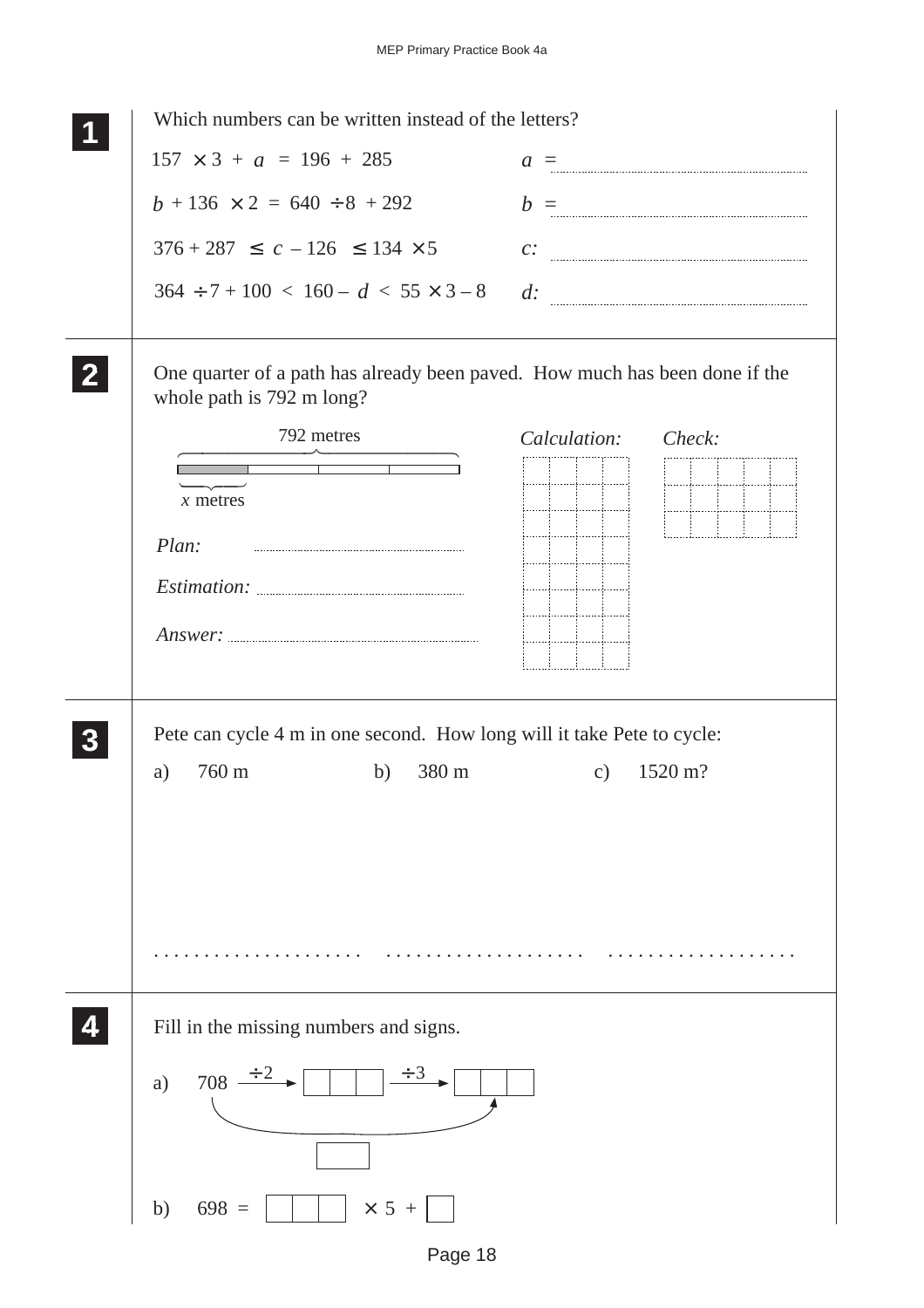Write the numbers from 200 to 220 in the correct column in the table. Draw dots on the graph to show the remainders.

**1 11 11**

![](_page_18_Figure_2.jpeg)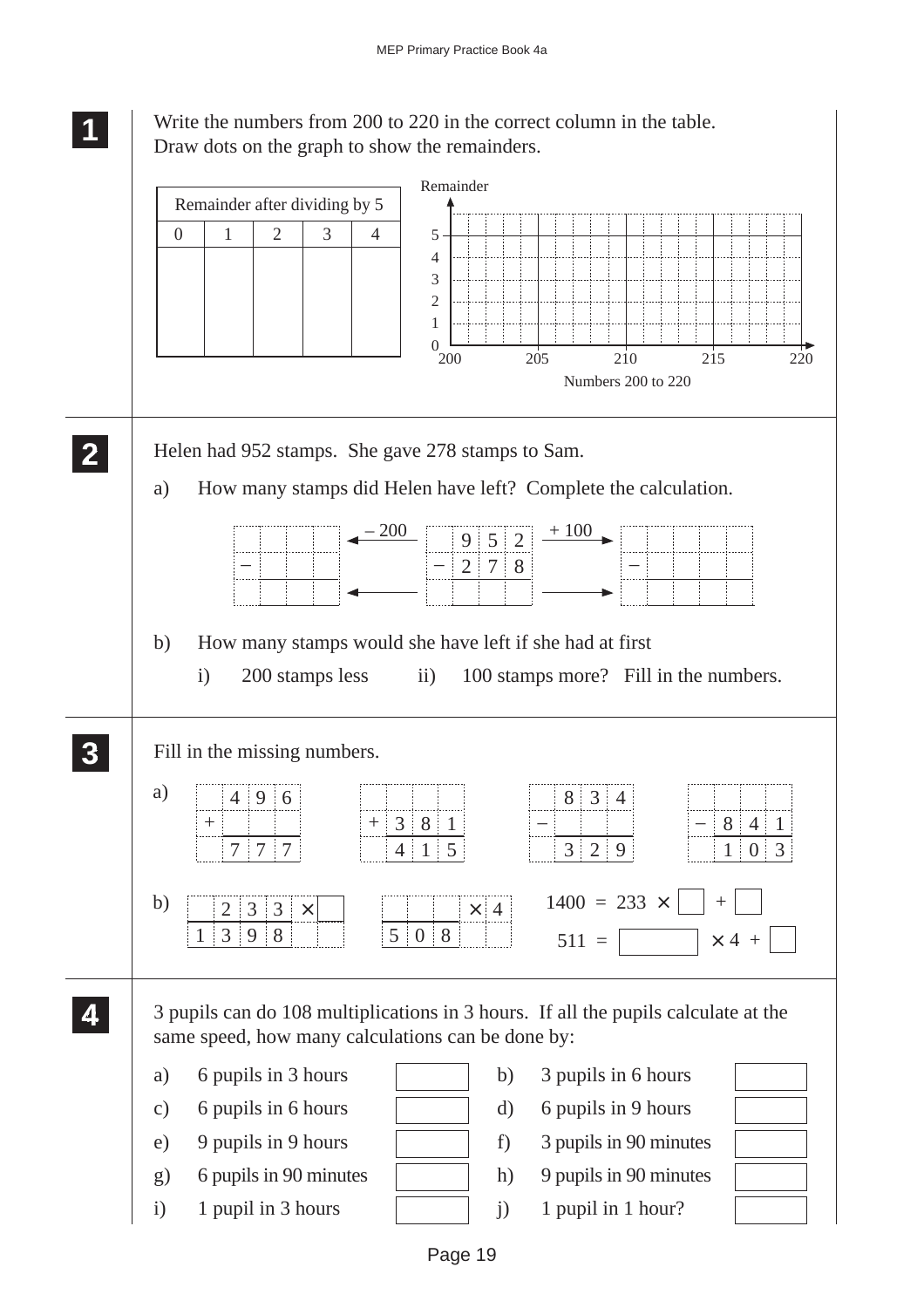Do the calculations in your exercise book. Write the answers in the boxes.

- a) Which number is four times as much as 164?
- b) Four times a number is 164. What is the number?
- c) Which number is 1 quarter of 456?

**1 11 11**

**2 22 22** d) One quarter of a number is 456. What is the number?

![](_page_19_Figure_6.jpeg)

| a)            | $\boldsymbol{a}$           | 5                                       | 120            | 78                                                                                                                  | 25             |     | 12             | 45     |                  |      | 182          |
|---------------|----------------------------|-----------------------------------------|----------------|---------------------------------------------------------------------------------------------------------------------|----------------|-----|----------------|--------|------------------|------|--------------|
|               | $\boldsymbol{b}$           | 235                                     | 120            | 162                                                                                                                 |                | 100 |                |        | $\boldsymbol{0}$ | 41   |              |
|               |                            | $a =$                                   |                |                                                                                                                     |                |     | $b =$          |        |                  |      |              |
| b)            | $\boldsymbol{\mathcal{X}}$ | $\overline{7}$                          | $\overline{2}$ | 100                                                                                                                 | $\overline{5}$ | 20  | $\overline{0}$ |        | 9                |      |              |
|               | $\mathcal{Y}$              | 49                                      | 14             | 700                                                                                                                 |                |     |                | $28\,$ |                  | 35   | 490          |
|               |                            | $x =$                                   |                |                                                                                                                     |                |     | $y =$          |        |                  |      |              |
| $\mathbf{c})$ | $\boldsymbol{u}$           | 5                                       | 20             | 50                                                                                                                  | 10             | 25  |                |        | 200              | 40   | $\mathbf{1}$ |
|               | $\mathcal V$               | 40                                      | 10             | $\overline{4}$                                                                                                      |                |     | $\overline{2}$ | 50     |                  |      |              |
|               |                            | $u =$                                   |                |                                                                                                                     |                |     | $v =$          |        |                  |      |              |
| $\mathbf{d}$  | m                          | 725                                     | 40             | 1205                                                                                                                | 75             | 600 |                | 999    | $\mathbf{1}$     | 1850 |              |
|               | $\boldsymbol{n}$           | 1275                                    | 1960           | 795                                                                                                                 |                |     | 1000           |        |                  |      | 99           |
|               |                            | $m =$                                   |                |                                                                                                                     |                |     | $n =$          |        |                  |      |              |
| a)            |                            |                                         |                | List the positive whole numbers which make the inequalities true.<br>$10 \times 100 <$ $  \cdot \cdot 201 \times 5$ |                |     |                |        |                  |      |              |
| b)            |                            |                                         |                | $125 \div 5 \leq \mathcal{D} < 210 \div 7$                                                                          |                |     |                |        |                  |      |              |
| $\mathbf{c})$ |                            | $4 \times 60 - 4 \times 58 > \triangle$ |                |                                                                                                                     |                |     |                |        |                  |      |              |
|               |                            |                                         |                |                                                                                                                     |                |     |                |        |                  |      |              |
| $\mathbf{d}$  |                            |                                         |                | $30 \times 10 \lt \bigcap$ $\leq 912 \div 3$                                                                        |                |     |                |        |                  |      |              |

A baker needs 7 eggs to make a cake. He has 150 eggs. How many cakes can he bake and how many eggs will be left over?

*Answer:* . .

**4 44 44**

**3 33 33**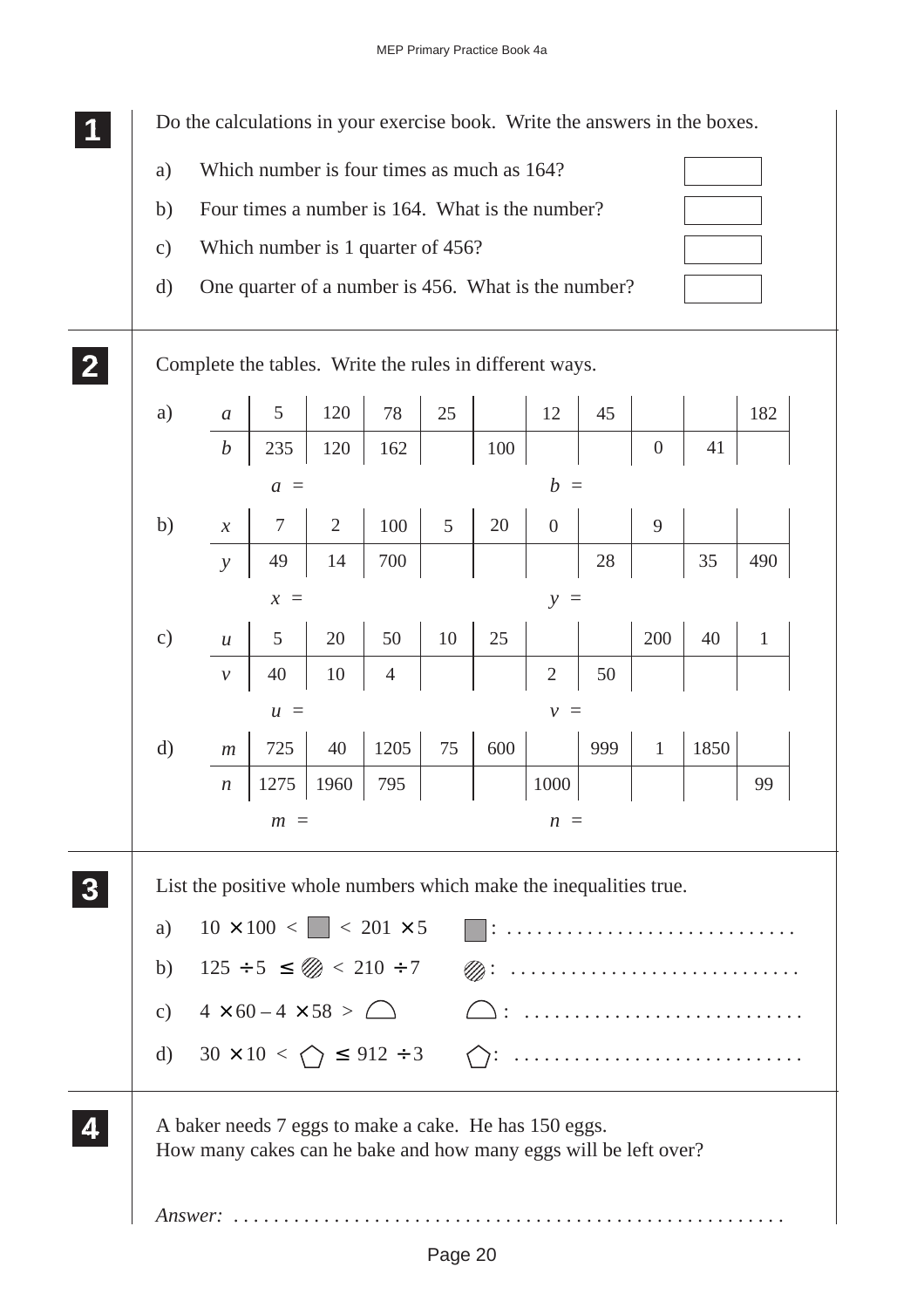|                  | Fill in the missing numbers and units.                                                                                       |
|------------------|------------------------------------------------------------------------------------------------------------------------------|
|                  | $3 m 35 cm =$<br>$5 m 70 cm = 570$<br>a)<br>b)<br>cm                                                                         |
|                  | $609 \text{ cm} = 6$<br>$198 \text{ cm} =$<br>$\rm d)$<br>$\mathbf{c})$<br>cm<br>$\rm cm$<br>m                               |
|                  | 8 cm 4 mm<br>f)<br>$1 m 32 cm 5 mm = 1325$<br>e)<br>mm<br>$=$                                                                |
|                  | $1273$ mm =<br>g)<br>cm<br>mm<br>m                                                                                           |
|                  | $1905$ mm =<br>h)<br>m<br>cm<br>mm                                                                                           |
|                  | Fill in the missing numbers and units.                                                                                       |
|                  | 3 litres 42 cl<br>6 litres 58 cl = $658$<br>cl<br>b)<br>a)<br>$\equiv$                                                       |
|                  | $703 \text{ cl} = 7$<br>$824 \text{ cl } =$<br>litres<br>cl<br>$\mathbf{d}$<br>cl<br>$\mathbf{c})$                           |
|                  | 1 litre 63 cl 5 ml $=$<br>1 litre 4 cl 8 ml = $1048$<br>ml<br>f<br>e)                                                        |
|                  | $1546$ ml =<br>litre<br>ml<br>g)<br>cl                                                                                       |
|                  | h)<br>$1038$ ml =<br>litre<br>cl<br>ml                                                                                       |
| $\boldsymbol{3}$ | Fill in the missing numbers and units.                                                                                       |
|                  | $1 \text{ kg } 257 \text{ g} = 1257$<br>1 kg 806 g<br>b)<br>a)<br>g<br>$=$                                                   |
|                  | d) $1604 \text{ g} = 1$<br>$1300 g =$<br>kg<br>$\overline{\phantom{a}}$   g<br>$\mathbf{c})$<br>g                            |
|                  | 1320 $g =$<br>$1001 g =$<br>320<br>f)<br>kg <sub>1</sub><br>e)<br>-1                                                         |
|                  | h) $1479 g = 1$<br>$1624 g =$<br>g)<br>kg<br>${\sf g}$<br>g                                                                  |
|                  | Write plans and do the calculations in your exercise book. Fill in the answers.                                              |
|                  | <i>Freddy Frog</i> jumped 120 cm 5 mm, then another<br>a)<br>1 m 14 cm 3 mm. How far did he jump altogether?                 |
|                  | <i>Peter Pelican</i> drank 1 litre 143 ml of water and his son<br>b)<br>drank 210 ml less. How much water did his son drink? |
|                  | If one egg weighs 60 g, what is the weight of 31 eggs?<br>$\mathbf{c})$                                                      |
|                  | Sammy Snail takes 5 minutes to move 1950 mm.<br>d)                                                                           |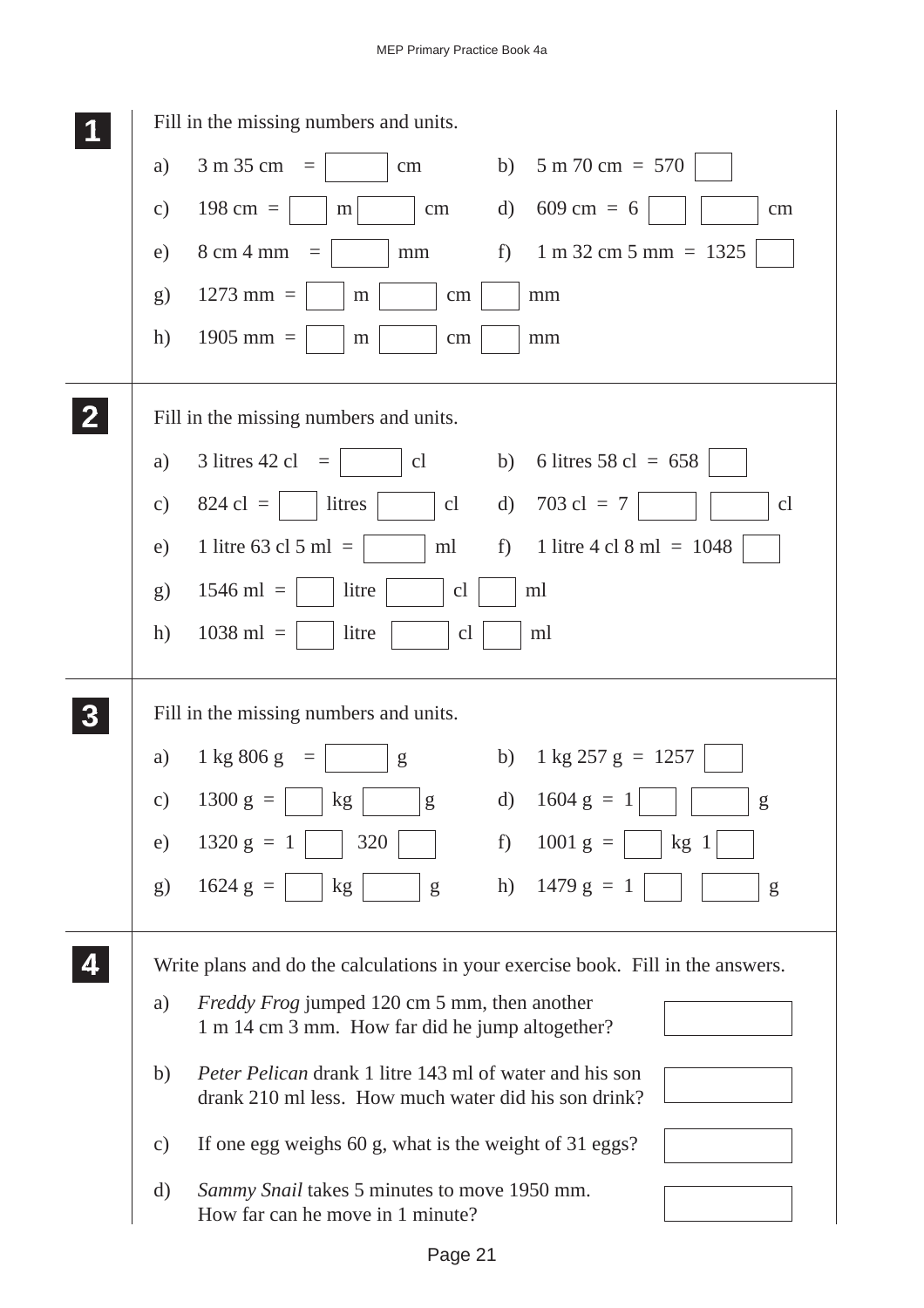| Join up the quantities to the tools you would use to measure them.                                        |
|-----------------------------------------------------------------------------------------------------------|
| $\left[3 \text{ kg } 480 \text{ g}\right]$<br>34 cl<br>5 hours 15 minutes<br>1 m 52 cm                    |
| 1 litre                                                                                                   |
| Join up the measures to the matching units.                                                               |
| centilitre<br>capacity<br>metre                                                                           |
| kilogram<br>time<br>minute                                                                                |
| litre<br>length<br>gram                                                                                   |
| centimetre<br>day<br>mass                                                                                 |
| Fill in the missing numbers and units.                                                                    |
| 439 cm $=$<br>12 m 6 cm<br>a)<br>cm<br>cm<br>m<br>$\equiv$                                                |
| $1831$ mm = 1<br>b)<br>$1 m 67 mm =$<br>cm <sub>1</sub><br>mm                                             |
| $1210 g =$<br>$1 \text{ kg } 340 \text{ g } = 1340$<br>$\mathbf{c})$<br>kg<br>g                           |
| $1942$ ml =<br>litre<br>1 litre 86 ml = $1086$<br>$\rm d)$<br>ml                                          |
| 11 minutes $=$<br>seconds<br>$4 \text{ hrs } 27 \text{ min } =$<br>min<br>e)                              |
| $372$ seconds $=$<br>10 min 40 sec = $640$<br>f)<br>min<br>sec                                            |
| January $=$<br>days<br>June $= 4$<br>$\overline{2}$<br>weeks<br>g)                                        |
| Write in the missing numbers. (They need only be approximate.)                                            |
| Today's date: $(\text{day})$ / $(\text{month})$ / $(\text{year})$                                         |
| My height:<br>$\ldots \ldots \ldots \ldots \text{ cm} = \ldots \ldots \text{ m} \ldots \ldots \text{ cm}$ |
| My weight:<br>Length of my step: $\dots \dots \dots$                                                      |
| Length of my span:<br>My age: $\dots$ years $\dots$ months                                                |
| Length of my foot: $\dots\dots\dots\dots$<br>I go to bed at: $\dots \dots \dots \dots \dots \dots \dots$  |
| I sleep for:  per day<br>I get up at: $\dots \dots \dots \dots \dots \dots \dots$                         |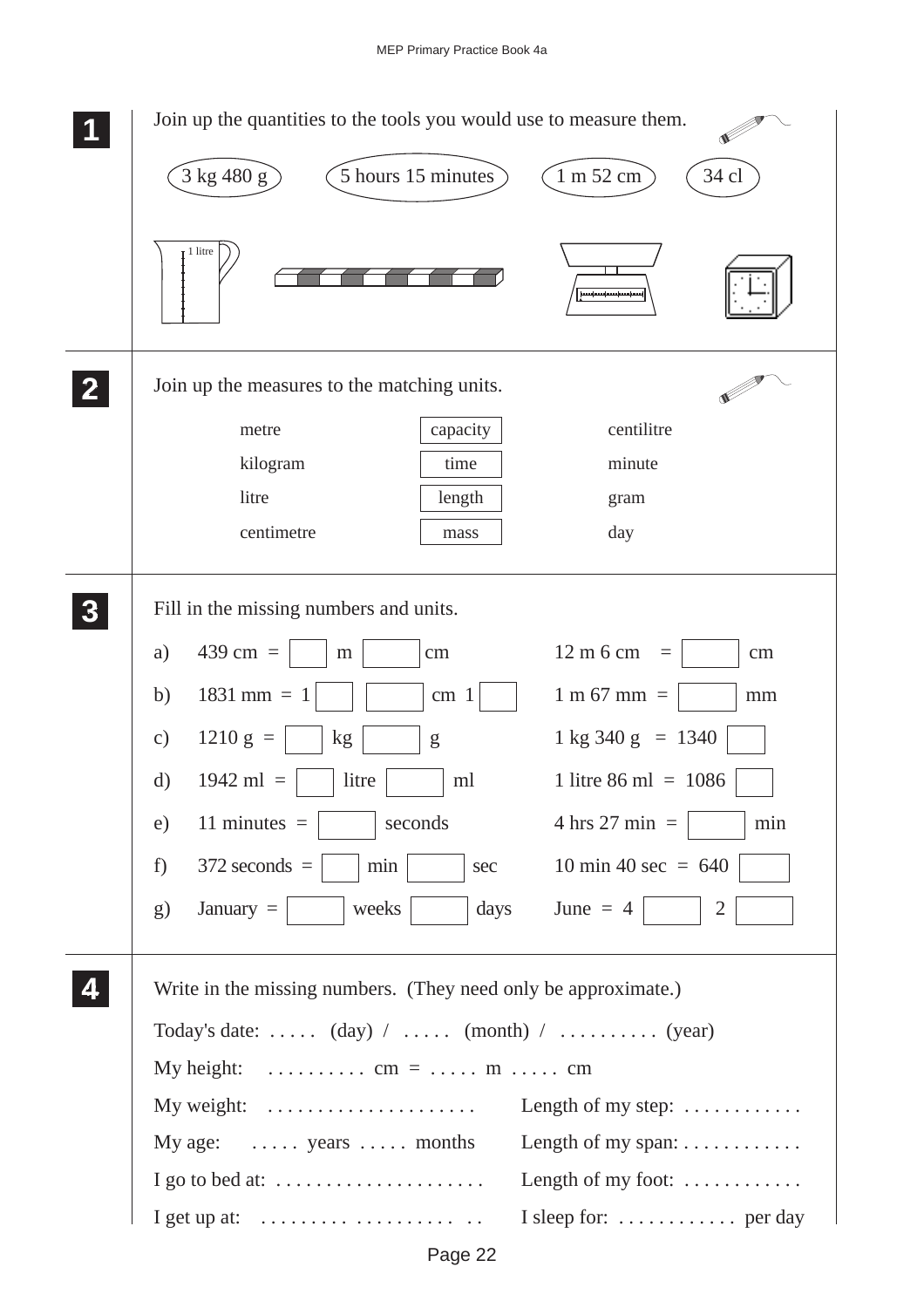| Fill in the missing numbers. |                     |        |                                                               |                                                                                                                                            |  |  |  |  |  |  |
|------------------------------|---------------------|--------|---------------------------------------------------------------|--------------------------------------------------------------------------------------------------------------------------------------------|--|--|--|--|--|--|
| a)                           | $1500 \text{ m} =$  | km     | m                                                             | $1 \text{ km } 480 \text{ m } =$<br>m                                                                                                      |  |  |  |  |  |  |
| b)                           | $1300 g =$          | kg     | g                                                             | $1 \text{ kg } 290 \text{ g} =$<br>g                                                                                                       |  |  |  |  |  |  |
| $\mathbf{c})$                | $1640$ mm =         | m      | mm                                                            | $1 m 517 mm =$<br>mm                                                                                                                       |  |  |  |  |  |  |
| $\mathbf{d}$                 | $1240$ ml =         | litres | ml                                                            | 1 litre 804 ml $=$<br>ml                                                                                                                   |  |  |  |  |  |  |
| e)                           | $640$ minutes $=$   | hrs    | min                                                           | 10 hrs 56 min $=$<br>min                                                                                                                   |  |  |  |  |  |  |
| f)                           | $90 \text{ days} =$ | weeks  | days                                                          | 50 weeks 6 days $=$<br>days                                                                                                                |  |  |  |  |  |  |
| a)                           |                     |        |                                                               |                                                                                                                                            |  |  |  |  |  |  |
|                              |                     |        |                                                               | $950 \text{ m} + 320 \text{ m} = \dots \dots \dots \dots \dots \dots \dots \dots \dots \dots \dots \dots \dots \dots \dots \dots$          |  |  |  |  |  |  |
|                              |                     |        |                                                               | $1 \text{ km } 50 \text{ m } + 406 \text{ m } = \dots \dots \dots \dots \dots \dots \dots \dots \dots \dots \dots \dots \dots \dots \dots$ |  |  |  |  |  |  |
|                              |                     |        |                                                               | $1 \text{ km } 240 \text{ m} - 1040 \text{ m } = \dots \dots \dots \dots \dots \dots \dots \dots \dots \dots \dots \dots \dots \dots$      |  |  |  |  |  |  |
| b)                           |                     |        |                                                               |                                                                                                                                            |  |  |  |  |  |  |
|                              |                     |        |                                                               |                                                                                                                                            |  |  |  |  |  |  |
|                              |                     |        |                                                               |                                                                                                                                            |  |  |  |  |  |  |
|                              |                     |        |                                                               |                                                                                                                                            |  |  |  |  |  |  |
| $\mathcal{C}$ )              |                     |        |                                                               |                                                                                                                                            |  |  |  |  |  |  |
|                              |                     |        |                                                               |                                                                                                                                            |  |  |  |  |  |  |
|                              |                     |        |                                                               |                                                                                                                                            |  |  |  |  |  |  |
|                              |                     |        |                                                               |                                                                                                                                            |  |  |  |  |  |  |
|                              |                     |        | Fill in the missing numbers to show how much time has passed. |                                                                                                                                            |  |  |  |  |  |  |
| a)                           | 7 hours 45 min      | to     | 12 hours 15 min :                                             | hours<br>min                                                                                                                               |  |  |  |  |  |  |
| b)                           | 15 hours 30 min     | to     | 17 hours 50 min :                                             | hours<br>min                                                                                                                               |  |  |  |  |  |  |
| $\mathbf{c})$                | 6.30 am             | to     | 2.40 pm :                                                     | hours<br>min                                                                                                                               |  |  |  |  |  |  |
| $\mathbf{d}$                 | 08:40:00            | to     | 15:10:00:                                                     | hours<br>min                                                                                                                               |  |  |  |  |  |  |
| e)                           | 10:25:00            | to     | $\vdots$                                                      | 4 hours 15 minutes                                                                                                                         |  |  |  |  |  |  |
| f)                           |                     | to     | 3:20:00:                                                      | 1 hour 10 minutes                                                                                                                          |  |  |  |  |  |  |

Page 23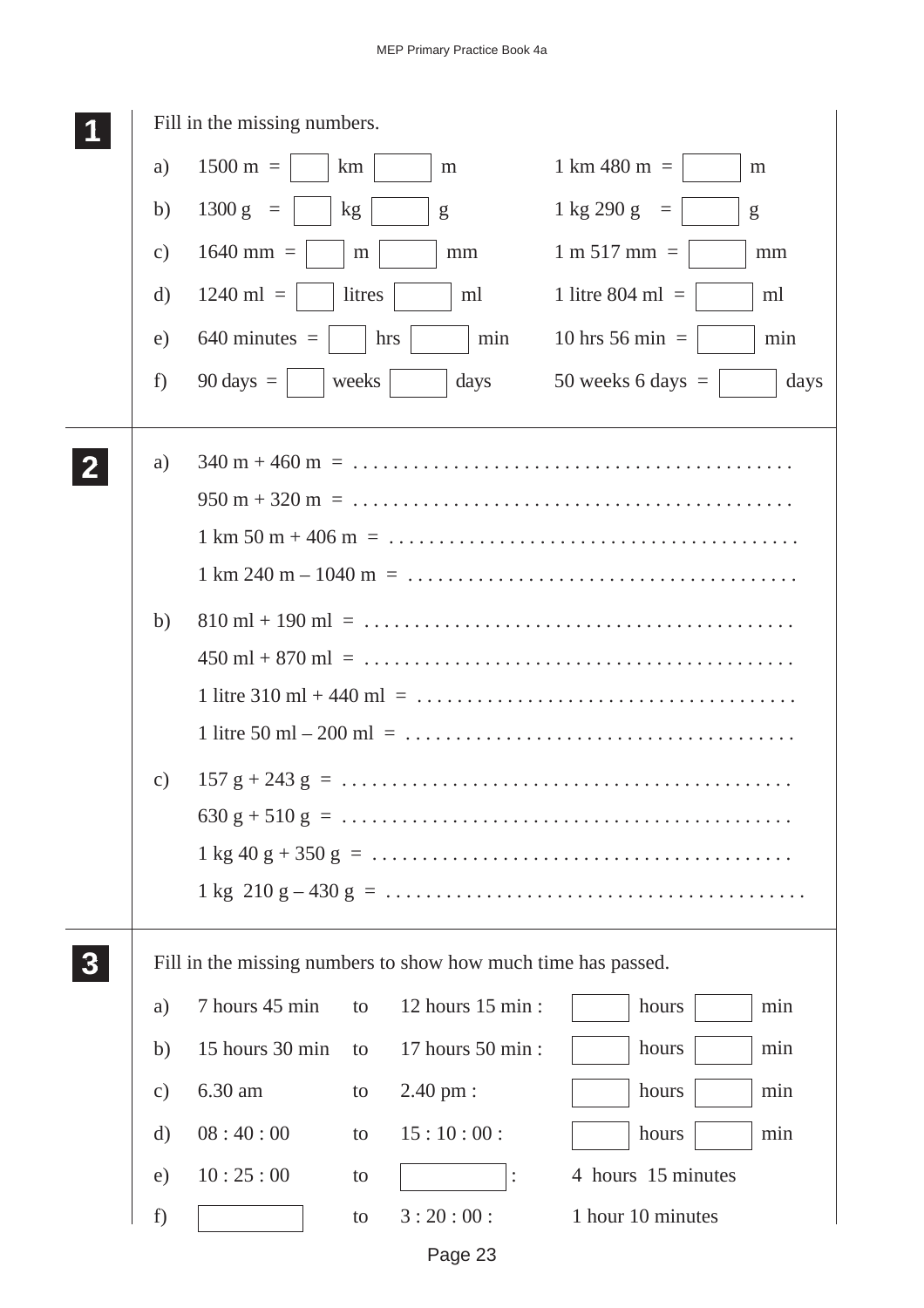|               | Write a plan. Do the calculation in your exercise book. Write the answer.<br>A ball bearing weighs 30 g. What is the weight of 451 ball bearings?<br>a) |                |                                 |                                                      |        |                                                                                |                                   |                                                                                          |  |  |
|---------------|---------------------------------------------------------------------------------------------------------------------------------------------------------|----------------|---------------------------------|------------------------------------------------------|--------|--------------------------------------------------------------------------------|-----------------------------------|------------------------------------------------------------------------------------------|--|--|
|               |                                                                                                                                                         |                |                                 |                                                      |        |                                                                                |                                   |                                                                                          |  |  |
|               |                                                                                                                                                         |                |                                 |                                                      |        | Plan:  Answer:                                                                 |                                   |                                                                                          |  |  |
| b)            | A snail moves at a speed of 6 cm per minute. How far will it have gone<br>after 3 hours 7 minutes?                                                      |                |                                 |                                                      |        |                                                                                |                                   |                                                                                          |  |  |
|               |                                                                                                                                                         |                |                                 |                                                      |        | Plan:  Answer:                                                                 |                                   |                                                                                          |  |  |
| $\mathbf{c})$ | Grandma made 17 litres of tomato sauce and poured it into 70 cl bottles.<br>How many bottles did she fill?                                              |                |                                 |                                                      |        |                                                                                |                                   |                                                                                          |  |  |
|               |                                                                                                                                                         | Plan:  Answer: |                                 |                                                      |        |                                                                                |                                   |                                                                                          |  |  |
| $\rm d)$      | Mum bought 14 m 36 cm of material and made 4 tablecloths, all the<br>same size. How much material did she use for each tablecloth?                      |                |                                 |                                                      |        |                                                                                |                                   |                                                                                          |  |  |
|               |                                                                                                                                                         |                |                                 |                                                      |        |                                                                                |                                   |                                                                                          |  |  |
|               |                                                                                                                                                         |                |                                 |                                                      |        |                                                                                |                                   |                                                                                          |  |  |
|               |                                                                                                                                                         |                | What length of ribbon was left? |                                                      |        | Plan:  Answer:                                                                 |                                   | $\frac{1}{\sqrt{1-\frac{1}{2}}}\left( \frac{1}{\sqrt{1-\frac{1}{2}}}\right)$<br>$\gamma$ |  |  |
| a)            |                                                                                                                                                         |                | بلججه لايعجه الأججيا            |                                                      | b)     | A train travels at a speed of 20 m per second on average. Complete the tables. | بإجحيها لأرجحيها لأرجحيها لأرجحيا |                                                                                          |  |  |
|               | Journey time                                                                                                                                            |                | Distance                        |                                                      |        | Distance                                                                       |                                   | Journey time                                                                             |  |  |
|               | 30 seconds                                                                                                                                              |                |                                 |                                                      |        | 120 metres                                                                     |                                   |                                                                                          |  |  |
|               | 1 minute                                                                                                                                                |                |                                 |                                                      |        | 200 metres                                                                     |                                   |                                                                                          |  |  |
|               | 1 and a half minutes                                                                                                                                    |                |                                 |                                                      |        | 600 metres                                                                     |                                   |                                                                                          |  |  |
|               | 50 seconds                                                                                                                                              |                |                                 |                                                      |        | 1200 metres                                                                    |                                   |                                                                                          |  |  |
|               | 45 seconds                                                                                                                                              |                |                                 |                                                      |        | 2000 metres                                                                    |                                   |                                                                                          |  |  |
|               |                                                                                                                                                         |                |                                 | One litre of oil has mass 900 g. Complete the table. |        |                                                                                |                                   |                                                                                          |  |  |
| <b>Mass</b>   | Capacity                                                                                                                                                | $10$ cl        | 30 cl                           | 1150 cl                                              | 1800 g | 200 ml                                                                         | $9$ kg                            | 1000 ml                                                                                  |  |  |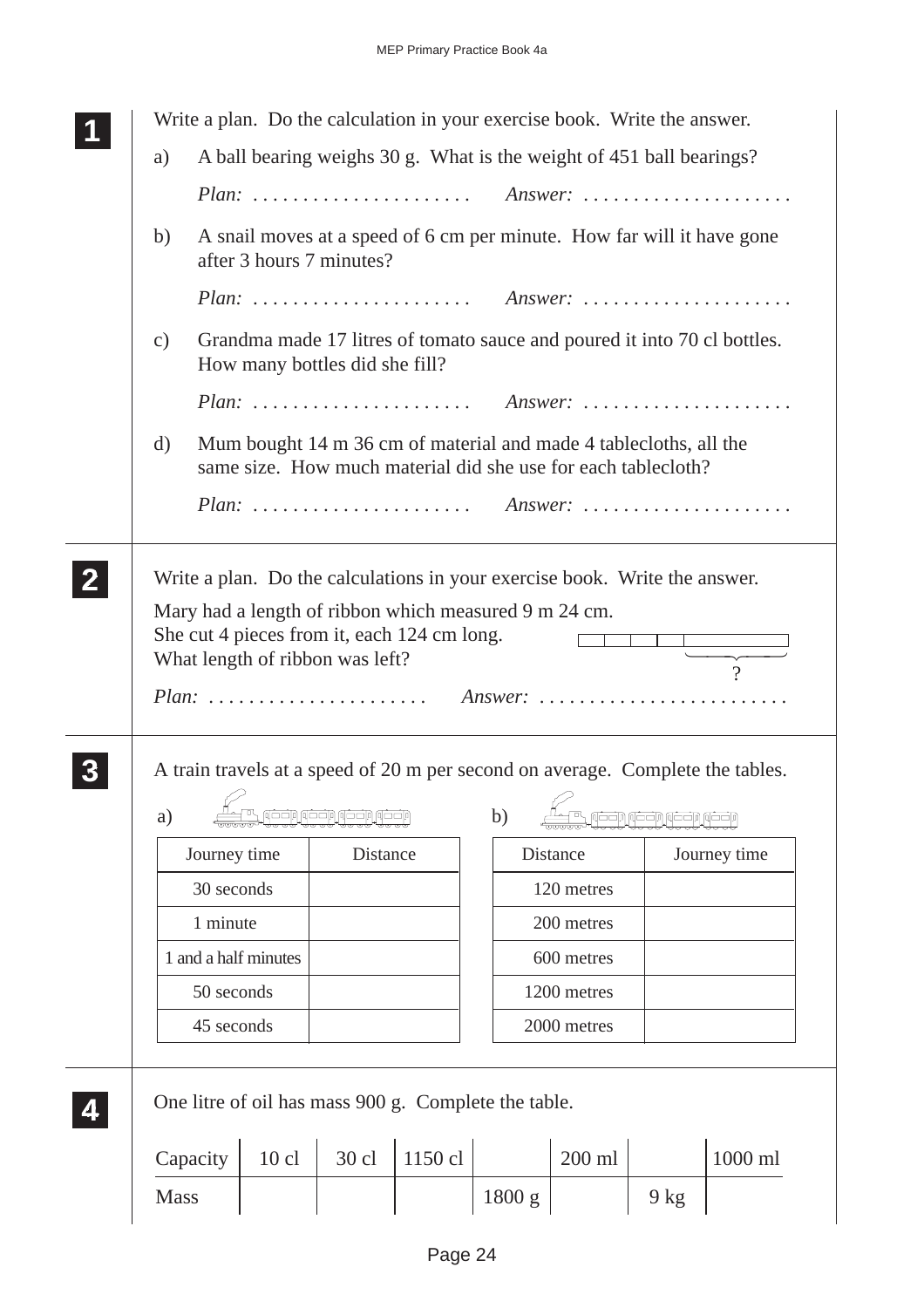![](_page_24_Figure_1.jpeg)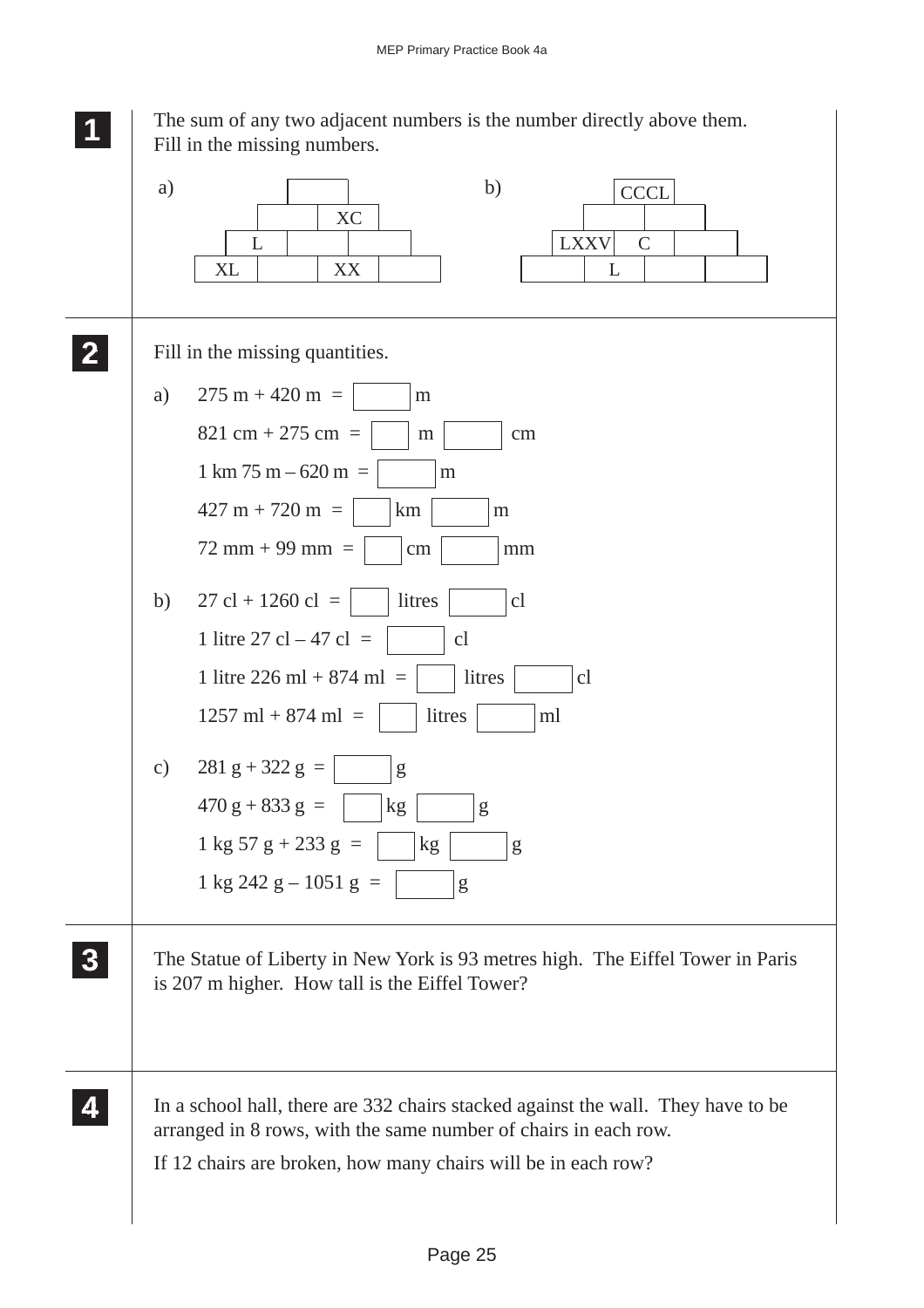| Number                          | 1978                                                        |                                                                                                                                                                                                                                                             | 1083                                                                                                                       |                                                                                  | 1803 |              |  |
|---------------------------------|-------------------------------------------------------------|-------------------------------------------------------------------------------------------------------------------------------------------------------------------------------------------------------------------------------------------------------------|----------------------------------------------------------------------------------------------------------------------------|----------------------------------------------------------------------------------|------|--------------|--|
| Digit value                     | $\mathbf{1}$                                                |                                                                                                                                                                                                                                                             |                                                                                                                            |                                                                                  |      |              |  |
| Place value                     | $1$ Th                                                      |                                                                                                                                                                                                                                                             |                                                                                                                            |                                                                                  |      |              |  |
| Real value                      | 1000                                                        |                                                                                                                                                                                                                                                             |                                                                                                                            |                                                                                  |      |              |  |
| a)<br>400<br>500<br>423<br>b)   | 600<br>507<br><<br>$=$<br><<br>$\,<\,$<br>$\,<\,$<br><<br>< | Join up the numbers to their approximate position on the number line.<br><del>र†रसरौरसरौरसरौरसर</del> ौ<br>700<br>685<br>Write the next smaller and greater whole tens and hundreds in the boxes.<br>$\lt$<br>$\lt$<br>$\lt$<br>$\lt$<br>$\,<\,$<br>$\,<\,$ | 800<br>751<br>423 <<br>507<br>$\lt$<br>685<br>$\lt$<br>751<br>$\lt$<br>892<br>$\lt$<br>977<br>$\,<\,$<br>< 1089<br>$\,<\,$ | 900<br>892<br>977<br>$<\,$<br>$\,<\,$<br>$\,<\,$<br>$<\,$<br>$=$<br><<br>$\,<\,$ | 1000 | 1100<br>1089 |  |
| Continue the sequence.<br>a)    |                                                             |                                                                                                                                                                                                                                                             |                                                                                                                            |                                                                                  |      |              |  |
| b)<br>$\mathbf{c})$<br>d)<br>e) |                                                             |                                                                                                                                                                                                                                                             |                                                                                                                            |                                                                                  |      |              |  |
|                                 |                                                             | Compare the quantities. Write in the missing signs.                                                                                                                                                                                                         |                                                                                                                            |                                                                                  |      |              |  |
| 18 m 32 cm<br>a)                |                                                             | 19 <sub>m</sub>                                                                                                                                                                                                                                             |                                                                                                                            | b) 1 litre $320$ ml                                                              |      | 1720 ml      |  |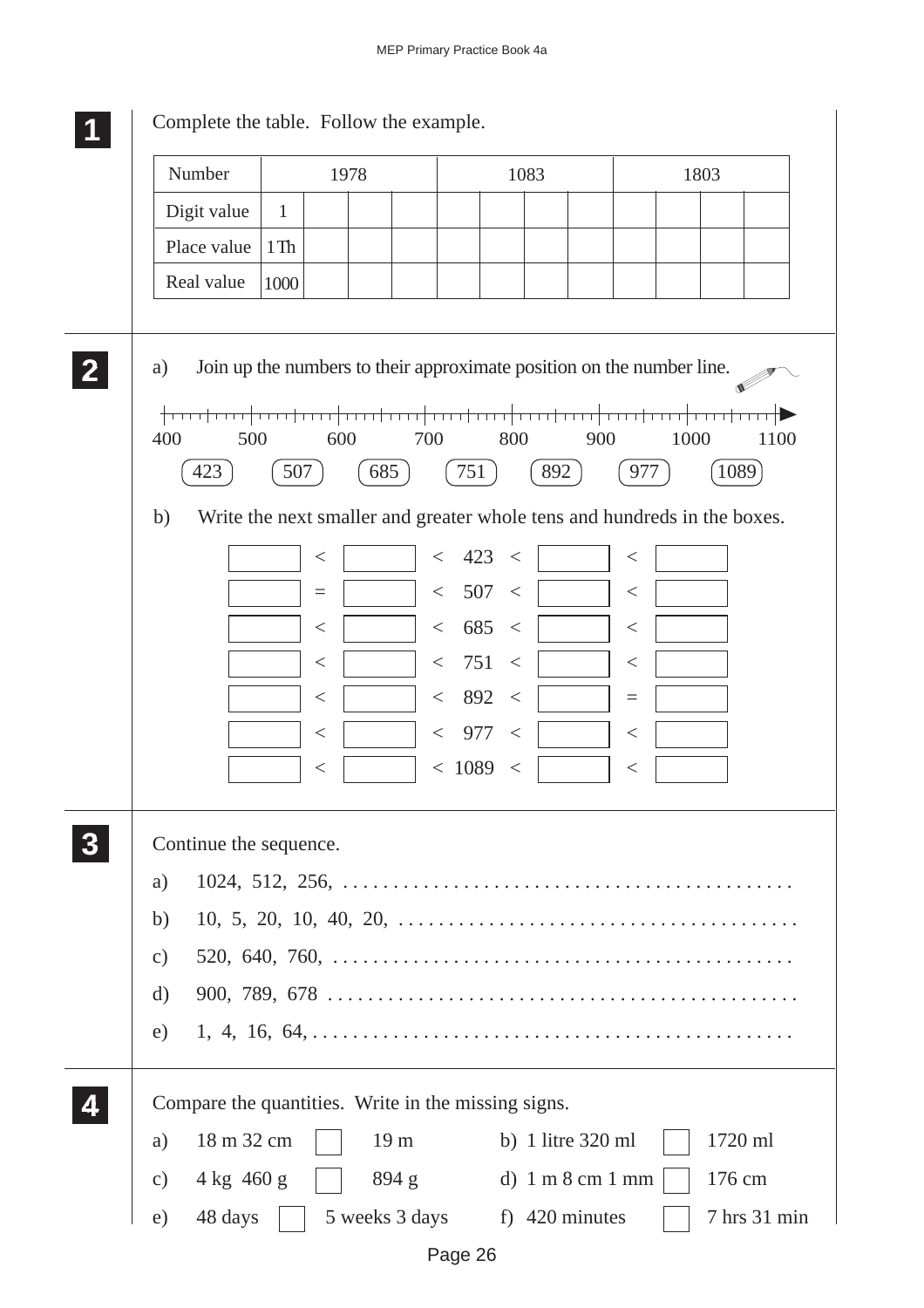| Practise addition.                                                                                                  |                                                                                                                                                                                                                                                       |                                                                                                                    |                |    |                |                |     |     |     |               |    |                                                                                                                                                                                                                                                                                                                                                                                                                             |
|---------------------------------------------------------------------------------------------------------------------|-------------------------------------------------------------------------------------------------------------------------------------------------------------------------------------------------------------------------------------------------------|--------------------------------------------------------------------------------------------------------------------|----------------|----|----------------|----------------|-----|-----|-----|---------------|----|-----------------------------------------------------------------------------------------------------------------------------------------------------------------------------------------------------------------------------------------------------------------------------------------------------------------------------------------------------------------------------------------------------------------------------|
| a)                                                                                                                  |                                                                                                                                                                                                                                                       | $56 + 18 =$                                                                                                        |                |    |                | $556 + 18 =$   |     |     |     | $556 + 418 =$ |    |                                                                                                                                                                                                                                                                                                                                                                                                                             |
| b)                                                                                                                  |                                                                                                                                                                                                                                                       | $43 + 29 =$                                                                                                        |                |    |                | $243 + 29 =$   |     |     |     | $243 + 929 =$ |    |                                                                                                                                                                                                                                                                                                                                                                                                                             |
| $\mathcal{C}$ )                                                                                                     |                                                                                                                                                                                                                                                       | $37 + 48 =$                                                                                                        |                |    |                | $937 + 48 =$   |     |     |     | $937 + 548 =$ |    |                                                                                                                                                                                                                                                                                                                                                                                                                             |
|                                                                                                                     |                                                                                                                                                                                                                                                       | Practise subtraction.                                                                                              |                |    |                |                |     |     |     |               |    |                                                                                                                                                                                                                                                                                                                                                                                                                             |
| a)                                                                                                                  |                                                                                                                                                                                                                                                       | $92 - 16 =$                                                                                                        |                |    |                | $392 - 16 =$   |     |     |     | $492 - 216 =$ |    |                                                                                                                                                                                                                                                                                                                                                                                                                             |
|                                                                                                                     |                                                                                                                                                                                                                                                       | b) $63 - 27 =$                                                                                                     |                |    |                | $863 - 27 =$   |     |     |     | $863 - 127 =$ |    |                                                                                                                                                                                                                                                                                                                                                                                                                             |
|                                                                                                                     |                                                                                                                                                                                                                                                       | c) $56-49=$                                                                                                        |                |    |                | $556 - 49 =$   |     |     |     | $556 - 449 =$ |    |                                                                                                                                                                                                                                                                                                                                                                                                                             |
| In each sequence the difference between any term and the next term is the same.<br>Write the missing terms.         |                                                                                                                                                                                                                                                       |                                                                                                                    |                |    |                |                |     |     |     |               |    |                                                                                                                                                                                                                                                                                                                                                                                                                             |
| a)                                                                                                                  |                                                                                                                                                                                                                                                       |                                                                                                                    |                |    |                |                |     |     |     |               |    | $\frac{1}{1}, \frac{1}{1}, \frac{1}{1}, \frac{1}{1}, \frac{1}{1}, \frac{1}{1}, \frac{1}{1}, \frac{1}{1}, \frac{1}{1}, \frac{1}{1}, \frac{1}{1}, \frac{1}{1}, \frac{1}{1}, \frac{1}{1}, \frac{1}{1}, \frac{1}{1}, \frac{1}{1}, \frac{1}{1}, \frac{1}{1}, \frac{1}{1}, \frac{1}{1}, \frac{1}{1}, \frac{1}{1}, \frac{1}{1}, \frac{1}{1}, \frac{1}{1}, \frac{1}{1}, \frac{1}{1}, \frac{1}{1}, \frac{1}{1}, \frac{1}{1}, \frac{$ |
| b)                                                                                                                  |                                                                                                                                                                                                                                                       |                                                                                                                    |                |    |                |                |     |     |     |               |    | $\frac{1}{1}, \frac{1}{1}, \frac{1}{1}, \frac{1}{1}, \frac{1}{1}, \frac{1}{1}, \frac{1}{1}, \frac{1}{1}, \frac{1}{1}, \frac{1}{1}, \frac{1}{1}, \frac{1}{1}, \frac{1}{1}, \frac{1}{1}, \frac{1}{1}, \frac{1}{1}, \frac{1}{1}, \frac{1}{1}, \frac{1}{1}, \frac{1}{1}, \frac{1}{1}, \frac{1}{1}, \frac{1}{1}, \frac{1}{1}, \frac{1}{1}, \frac{1}{1}, \frac{1}{1}, \frac{1}{1}, \frac{1}{1}, \frac{1}{1}, \frac{1}{1}, \frac{$ |
| $\mathcal{C}$ )                                                                                                     |                                                                                                                                                                                                                                                       |                                                                                                                    |                |    |                |                |     |     |     |               |    | $\frac{1}{1}, \frac{1}{1}, \frac{1}{1}, \frac{1}{1}, \frac{1}{1}, \frac{1}{1}, \frac{1}{1}, \frac{1}{1}, \frac{1}{1}, \frac{1}{1}, \frac{1}{1}, \frac{1}{1}, \frac{1}{1}, \frac{1}{1}, \frac{1}{1}, \frac{1}{1}, \frac{1}{1}, \frac{1}{1}, \frac{1}{1}, \frac{1}{1}, \frac{1}{1}, \frac{1}{1}, \frac{1}{1}, \frac{1}{1}, \frac{1}{1}, \frac{1}{1}, \frac{1}{1}, \frac{1}{1}, \frac{1}{1}, \frac{1}{1}, \frac{1}{1}, \frac{$ |
| d)                                                                                                                  |                                                                                                                                                                                                                                                       |                                                                                                                    |                |    |                |                |     |     |     |               |    | $\frac{1}{1}, \frac{1}{1}, \frac{1}{1}, \frac{1}{1}, \frac{1}{1}, \frac{1}{1}, \frac{1}{1}, \frac{1}{1}, \frac{1}{1}, \frac{1}{1}, \frac{1}{1}, \frac{1}{1}, \frac{1}{1}, \frac{1}{1}, \frac{1}{1}, \frac{1}{1}, \frac{1}{1}, \frac{1}{1}, \frac{1}{1}, \frac{1}{1}, \frac{1}{1}, \frac{1}{1}, \frac{1}{1}, \frac{1}{1}, \frac{1}{1}, \frac{1}{1}, \frac{1}{1}, \frac{1}{1}, \frac{1}{1}, \frac{1}{1}, \frac{1}{1}, \frac{$ |
| e)                                                                                                                  |                                                                                                                                                                                                                                                       |                                                                                                                    |                |    |                |                |     |     |     |               |    | $\frac{1}{1}, \frac{1}{1}, \frac{287}{1}, \frac{311}{1}, \frac{1}{1}, \frac{1}{1}, \frac{1}{1}, \frac{1}{1}, \frac{1}{1}, \frac{1}{1}, \frac{1}{1}, \frac{1}{1}, \frac{1}{1}, \frac{1}{1}, \frac{1}{1}, \frac{1}{1}, \frac{1}{1}, \frac{1}{1}, \frac{1}{1}, \frac{1}{1}, \frac{1}{1}, \frac{1}{1}, \frac{1}{1}, \frac{1}{1}, \frac{1}{1}, \frac{1}{1}, \frac{1}{1}, \frac{1}{1}, \frac{1}{1}, \frac{1}{1}, \frac{1}{1$      |
| Solve the problems in your exercise book.<br>60 swallows are resting on the wire between two telegraph poles.<br>a) |                                                                                                                                                                                                                                                       |                                                                                                                    |                |    |                |                |     |     |     |               |    |                                                                                                                                                                                                                                                                                                                                                                                                                             |
| b)                                                                                                                  | What weight is on the wire if each swallow weighs about 30 grams?<br>Every time we breathe in, we take about half a litre of air into our lungs.<br>We take a breath about 20 times every minute.<br>How much air do we breathe in during 30 minutes? |                                                                                                                    |                |    |                |                |     |     |     |               |    |                                                                                                                                                                                                                                                                                                                                                                                                                             |
| $\mathbf{c})$                                                                                                       |                                                                                                                                                                                                                                                       | A hare weighs about 8 kg and a brown bear can weigh 40 times as much.<br>What could be the weight of a brown bear? |                |    |                |                |     |     |     |               |    |                                                                                                                                                                                                                                                                                                                                                                                                                             |
|                                                                                                                     |                                                                                                                                                                                                                                                       |                                                                                                                    |                |    |                |                |     |     |     |               |    |                                                                                                                                                                                                                                                                                                                                                                                                                             |
|                                                                                                                     | $\boldsymbol{a}$                                                                                                                                                                                                                                      | $\mathbf{1}$                                                                                                       | 80             | 15 | 100            | 32             | 140 | 90  |     | 28            |    |                                                                                                                                                                                                                                                                                                                                                                                                                             |
|                                                                                                                     | $\boldsymbol{b}$                                                                                                                                                                                                                                      | $\overline{4}$                                                                                                     | $\overline{2}$ | 20 | $\overline{0}$ | $\overline{4}$ | 580 | 200 | 200 |               |    |                                                                                                                                                                                                                                                                                                                                                                                                                             |
|                                                                                                                     | $\boldsymbol{c}$                                                                                                                                                                                                                                      | $\tau$                                                                                                             | 242            | 65 | 300            |                |     |     | 500 | 404           | 70 |                                                                                                                                                                                                                                                                                                                                                                                                                             |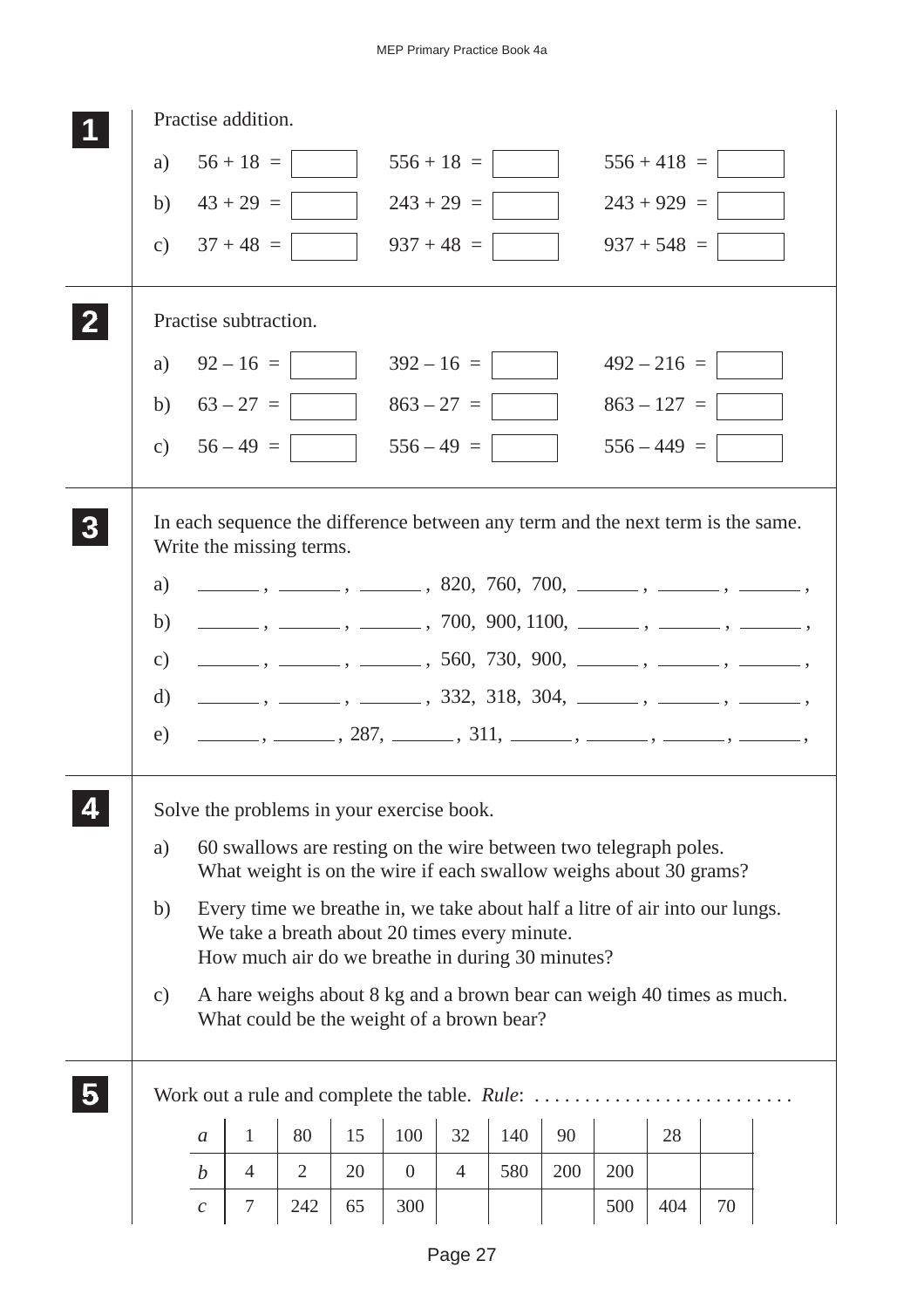![](_page_27_Figure_1.jpeg)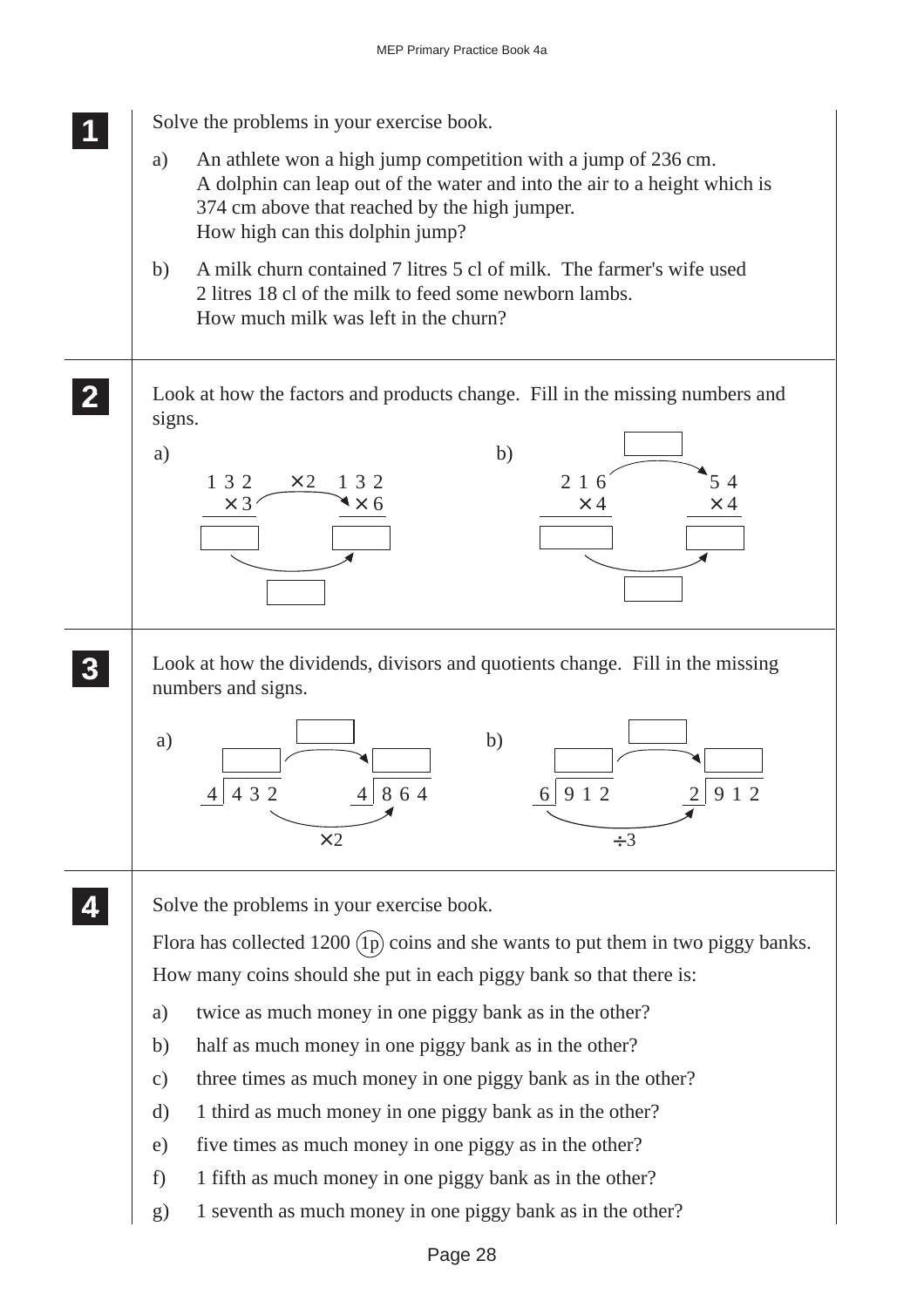![](_page_28_Figure_1.jpeg)